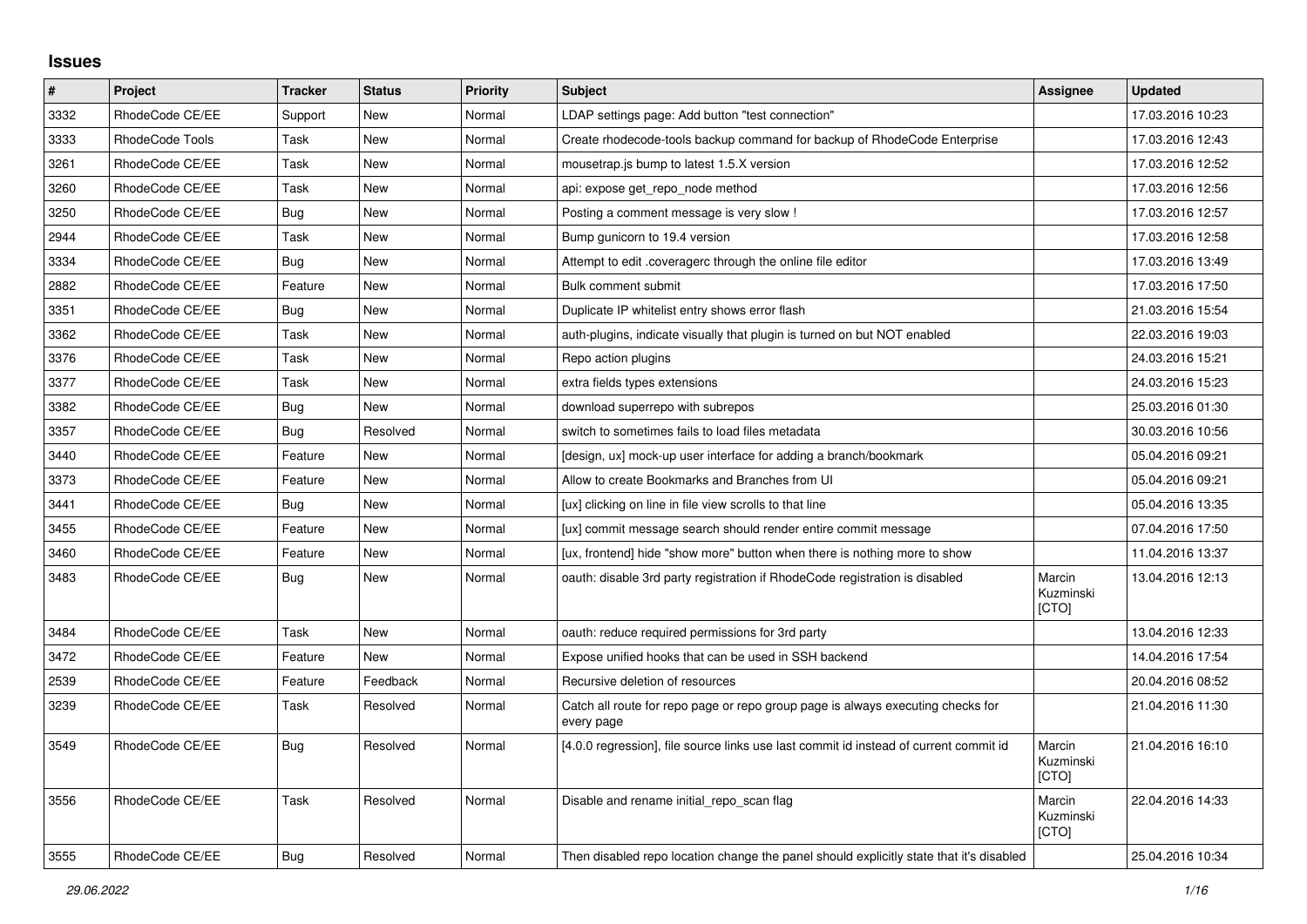| $\pmb{\#}$ | Project              | <b>Tracker</b> | <b>Status</b> | Priority | Subject                                                                             | <b>Assignee</b>              | <b>Updated</b>   |
|------------|----------------------|----------------|---------------|----------|-------------------------------------------------------------------------------------|------------------------------|------------------|
| 3615       | RhodeCode CE/EE      | <b>Bug</b>     | New           | Low      | (OperationalError) too many SQL variables on admin journal page                     |                              | 06.05.2016 11:45 |
| 3922       | RhodeCode CE/EE      | Bug            | New           | Normal   | svn backend returns different diff to git/hg backends                               |                              | 11.05.2016 14:29 |
| 3939       | RhodeCode CE/EE      | <b>Bug</b>     | New           | Normal   | [ux] changelog filter blank after going back in browser                             |                              | 18.05.2016 14:50 |
| 3956       | RhodeCode CE/EE      | <b>Bug</b>     | New           | Normal   | [ce] - svn commit with all 'None' properties (author, message, etc.)                |                              | 23.05.2016 17:22 |
| 148        | RhodeCode CE/EE      | Feature        | New           | Normal   | [comments] Add per file and multiline comments in a changeset                       |                              | 25.05.2016 10:20 |
| 3963       | RhodeCode CE/EE      | Bug            | New           | Normal   | [ce] Getting a newly added repo via remap/rescan via api gives no data              |                              | 27.05.2016 05:02 |
| 3977       | RhodeCode CE/EE      | Feature        | New           | Normal   | Wiki                                                                                |                              | 05.06.2016 21:11 |
| 3978       | RhodeCode CE/EE      | Feature        | <b>New</b>    | Normal   | Add bug tracker                                                                     |                              | 05.06.2016 21:20 |
| 3979       | RhodeCode CE/EE      | Feature        | New           | Normal   | Add kanban board                                                                    |                              | 05.06.2016 21:20 |
| 3980       | RhodeCode CE/EE      | Feature        | <b>New</b>    | Normal   | Add CI engine                                                                       |                              | 05.06.2016 21:32 |
| 3486       | RhodeCode CE/EE      | Feature        | New           | Normal   | expose origin of permission in perm dict for users                                  |                              | 06.06.2016 10:54 |
| 3986       | RhodeCode Appenlight | Bug            | New           | Normal   | table headers should be left aligned                                                |                              | 07.06.2016 11:53 |
| 3990       | RhodeCode Appenlight | Bug            | <b>New</b>    | Normal   | some dashboard builder buttons are up against fields                                |                              | 07.06.2016 12:01 |
| 3372       | RhodeCode CE/EE      | Bug            | In Progress   | High     | [Idap, groups] Customer gets an empty list of groups                                | Mikhail<br>Chernykh          | 08.06.2016 11:32 |
| 3994       | RhodeCode Appenlight | Bug            | <b>New</b>    | Normal   | during setup, user is given option to make admin account even if one does not exist |                              | 08.06.2016 12:44 |
| 4017       | RhodeCode Appenlight | Feature        | New           | Low      | application logos need help                                                         |                              | 14.06.2016 11:52 |
| 3987       | RhodeCode Appenlight | Bug            | <b>New</b>    | Normal   | adjust footer so it's consistent with the website footer                            |                              | 15.06.2016 10:20 |
| 3989       | RhodeCode Appenlight | Bug            | Resolved      | Normal   | even up report spacing                                                              |                              | 21.06.2016 18:55 |
| 3991       | RhodeCode Appenlight | <b>Bug</b>     | Resolved      | Normal   | report logs need upper margin                                                       |                              | 21.06.2016 18:55 |
| 4040       | RhodeCode CE/EE      | Bug            | <b>New</b>    | Low      | [ce, ee] logout when logged out causes 403 Cross-site request forgery detected      |                              | 23.06.2016 13:40 |
| 4036       | RhodeCode CE/EE      | Bug            | Resolved      | Normal   | encrypted clone_uri can throw unicodeerror after key change                         | Marcin<br>Kuzminski<br>[CTO] | 27.06.2016 19:38 |
| 3999       | RhodeCode CE/EE      | Feature        | Resolved      | Normal   | Add `send account information` to user creation page                                |                              | 28.06.2016 15:22 |
| 4052       | RhodeCode Appenlight | Task           | New           | Normal   | release fixes                                                                       | Marcin Lulek                 | 29.06.2016 12:14 |
| 4056       | RhodeCode Appenlight | Feature        | New           | Normal   | Optionally allow to filter graphs per machine in dashboard                          |                              | 30.06.2016 15:12 |
| 4057       | RhodeCode Appenlight | Feature        | New           | Normal   | Negation option for search filter                                                   |                              | 30.06.2016 15:12 |
| 4059       | RhodeCode Appenlight | Feature        | New           | Normal   | Server Monitoring                                                                   |                              | 30.06.2016 15:15 |
| 4060       | RhodeCode Appenlight | Feature        | New           | Normal   | Replayable requests                                                                 |                              | 30.06.2016 15:15 |
| 4061       | RhodeCode Appenlight | Feature        | New           | Normal   | Timezone for applications                                                           |                              | 30.06.2016 15:16 |
| 4062       | RhodeCode Appenlight | Feature        | New           | Normal   | A way to see browser breakdown for an error                                         |                              | 30.06.2016 15:16 |
| 4063       | RhodeCode Appenlight | Feature        | New           | Normal   | add option to specify custom value in dashboard select                              |                              | 30.06.2016 15:17 |
| 4064       | RhodeCode Appenlight | Feature        | New           | Normal   | Create a multiple action feature for Reports and Logs lists                         |                              | 30.06.2016 15:18 |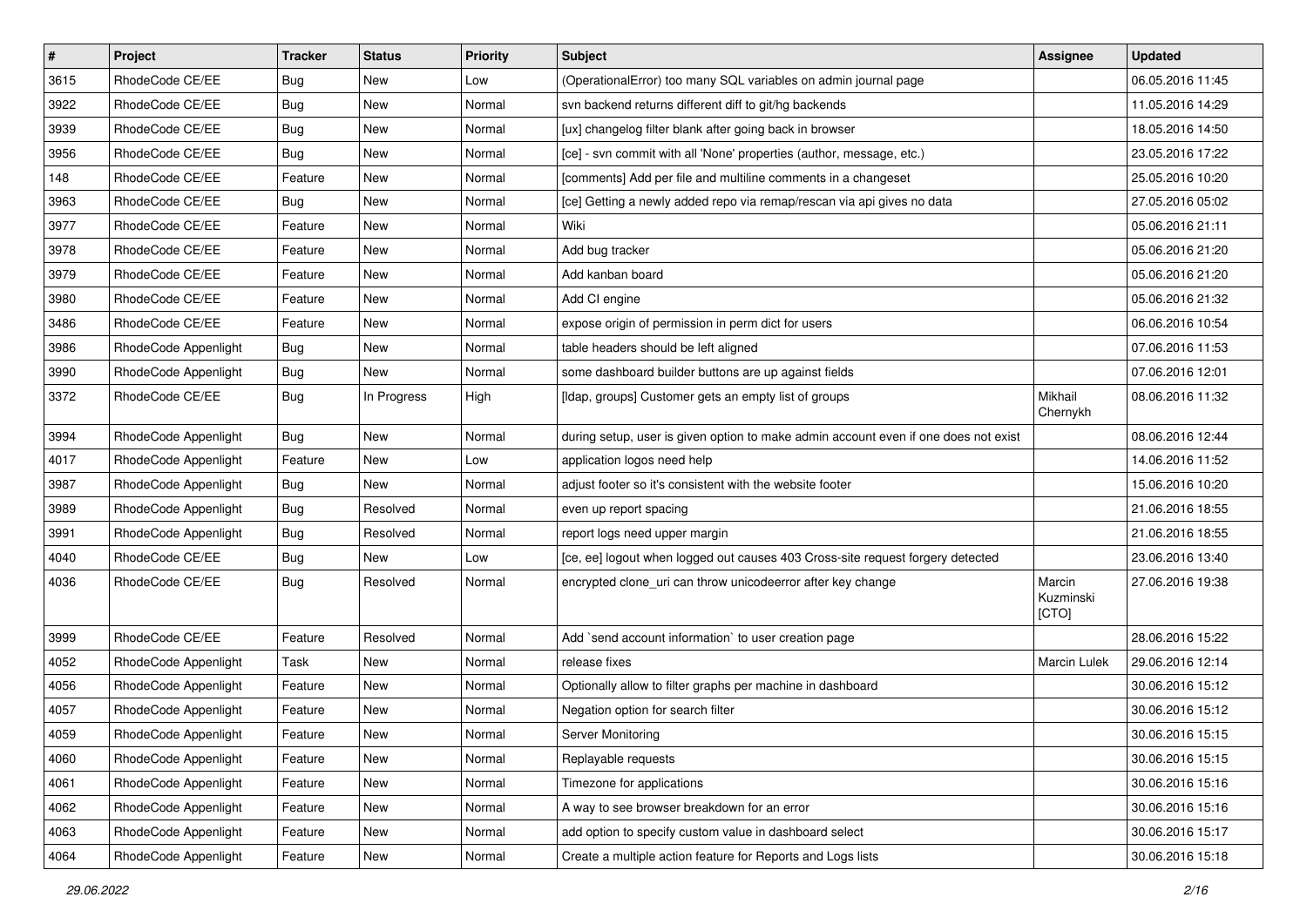| $\vert$ # | Project              | <b>Tracker</b> | <b>Status</b> | <b>Priority</b> | <b>Subject</b>                                                                            | <b>Assignee</b>              | <b>Updated</b>   |
|-----------|----------------------|----------------|---------------|-----------------|-------------------------------------------------------------------------------------------|------------------------------|------------------|
| 659       | Documentation        | Feature        | New           | Normal          | Peer to Peer Failover                                                                     | <b>Brian Butler</b>          | 01.07.2016 14:15 |
| 682       | Documentation        | Task           | <b>New</b>    | Normal          | Error Msg guide                                                                           | <b>Brian Butler</b>          | 01.07.2016 14:15 |
| 687       | Documentation        | Feature        | New           | Normal          | [Integraton] - Elastic search integration                                                 | <b>Brian Butler</b>          | 01.07.2016 14:15 |
| 737       | Documentation        | Task           | New           | Normal          | What is an extra field and how do you add it?                                             |                              | 01.07.2016 14:15 |
| 3092      | Documentation        | Task           | <b>New</b>    | Normal          | [RCE, ini] - doc available settings + check tender with Gemalto hacks                     | <b>Brian Butler</b>          | 01.07.2016 14:15 |
| 3093      | Documentation        | Task           | New           | Normal          | [API] - update hg/git update pr API. Auto updates PR on push                              | <b>Brian Butler</b>          | 01.07.2016 14:15 |
| 4065      | RhodeCode CE/EE      | Bug            | Resolved      | Normal          | [ux, login] 404 on login after comment attempt                                            | Marcin<br>Kuzminski<br>[CTO] | 04.07.2016 00:40 |
| 4071      | RhodeCode Appenlight | Feature        | <b>New</b>    | Normal          | Allow for easy out-out of assigned permissions                                            |                              | 05.07.2016 10:14 |
| 4035      | RhodeCode CE/EE      | Bug            | In Progress   | Normal          | failed to create whoosh index                                                             | Marcin<br>Kuzminski<br>[CTO] | 06.07.2016 00:04 |
| 2744      | RhodeCode CE/EE      | Task           | Resolved      | Normal          | Deprecating Internet Explorer                                                             |                              | 06.07.2016 12:04 |
| 317       | Documentation        | Feature        | New           | High            | Styling                                                                                   | <b>Brian Butler</b>          | 07.07.2016 10:10 |
| 4081      | RhodeCode CE/EE      | Support        | Resolved      | Normal          | Receiving server 500 error when trying to clone repo from windows client using<br>eclipse |                              | 12.07.2016 14:30 |
| 4091      | RhodeCode CE/EE      | Bug            | Resolved      | Normal          | [ce, ee] Redmine integration blocks for 30 seconds if redmine server not available        | Daniel D                     | 15.07.2016 12:26 |
| 3504      | RhodeCode CE/EE      | Task           | In Progress   | Normal          | [routing] Move static assets under a common prefix                                        |                              | 19.07.2016 12:27 |
| 3971      | RhodeCode CE/EE      | Bug            | Resolved      | Normal          | [ce, vcs] Merge requests/Pull requests failing due to rebase problem                      | Johannes<br>Bornhold         | 19.07.2016 15:54 |
| 4110      | RhodeCode CE/EE      | Bug            | In Progress   | Normal          | [ce, ee] repos can be named _admin, _static                                               | Daniel D                     | 20.07.2016 19:51 |
| 4092      | RhodeCode CE/EE      | <b>Bug</b>     | Feedback      | Normal          | [ce, ee] Redmine/JIRA integrations - smart commits                                        | Daniel D                     | 21.07.2016 12:59 |
| 3022      | RhodeCode CE/EE      | Bug            | <b>New</b>    | Normal          | SVN support with repositories groups                                                      |                              | 26.07.2016 18:25 |
| 4144      | RhodeCode CE/EE      | Feature        | New           | Normal          | [ux] improve enable/disable of notifications                                              |                              | 02.08.2016 17:19 |
| 4154      | RhodeCode CE/EE      | Bug            | <b>New</b>    | Low             | [ce, ee] user register via github captcha                                                 |                              | 05.08.2016 22:51 |
| 4157      | RhodeCode CE/EE      | Feature        | New           | Normal          | [integrations] Integrate with industry standard SW development tools                      | Daniel D                     | 08.08.2016 12:55 |
| 3923      | RhodeCode CE/EE      | Bug            | New           | Normal          | odd exception on running internal-code                                                    |                              | 09.08.2016 10:54 |
| 3454      | RhodeCode CE/EE      | Task           | Feedback      | Normal          | [ce/ee] visually differentiate the two editions                                           | Marcin<br>Kuzminski<br>[CTO] | 10.08.2016 03:30 |
| 3967      | RhodeCode CE/EE      | Support        | In Progress   | Normal          | Server 500 error                                                                          |                              | 11.08.2016 13:39 |
| 2264      | RhodeCode CE/EE      | <b>Bug</b>     | Resolved      | Normal          | New user password change doesn't actually require a password change.                      |                              | 12.08.2016 16:01 |
| 4163      | RhodeCode CE/EE      | Task           | New           | Normal          | [ce, ee] celery refactor + upgrade                                                        |                              | 15.08.2016 12:32 |
| 4147      | RhodeCode CE/EE      | Task           | New           | Normal          | [ce, ee, docs] Events documentation                                                       | Daniel D                     | 15.08.2016 12:33 |
| 4175      | RhodeCode CE/EE      | Feature        | Resolved      | Normal          | [ce, ee] repo group integrations                                                          | Daniel D                     | 16.08.2016 20:00 |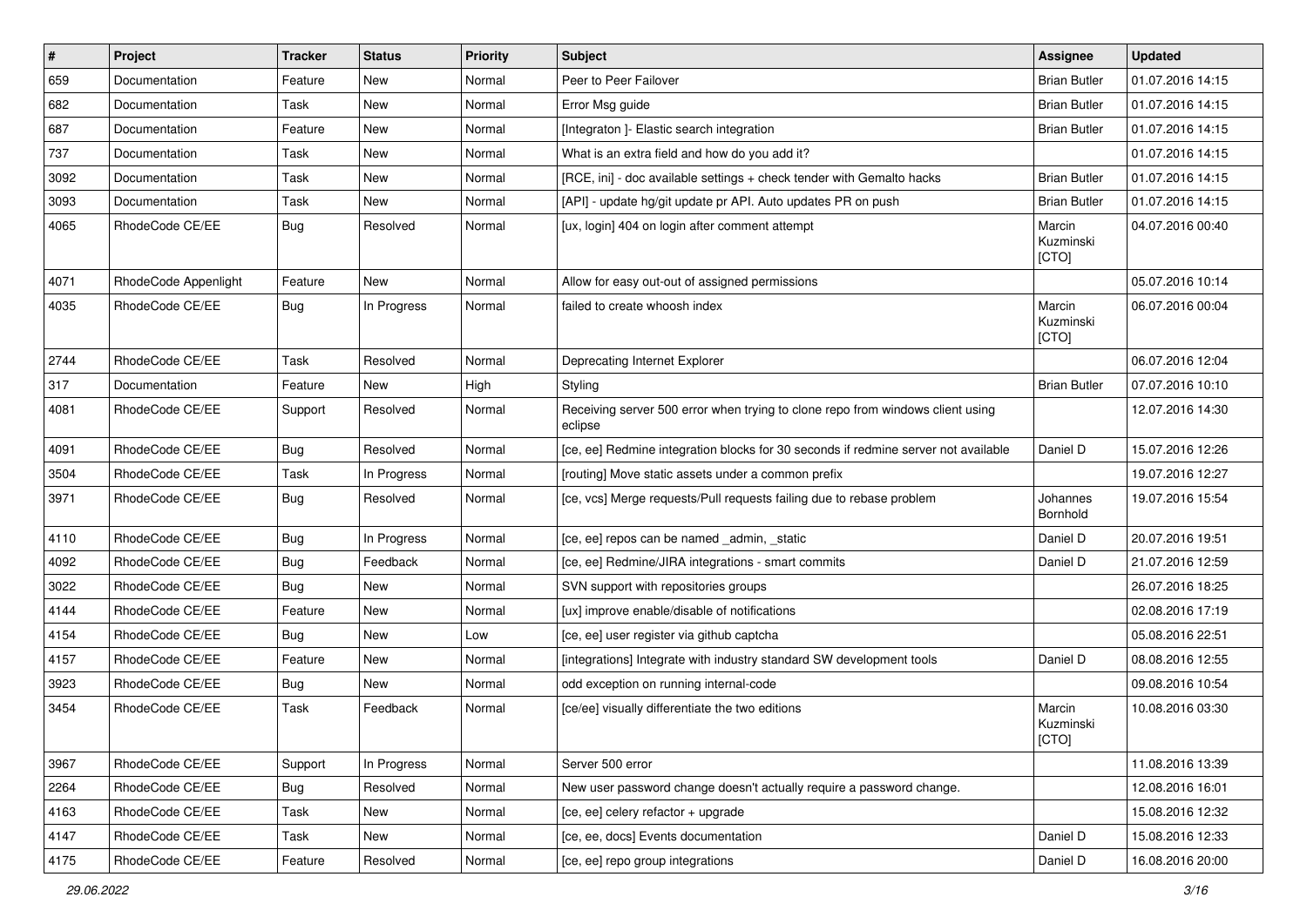| $\vert$ # | Project              | <b>Tracker</b> | <b>Status</b> | Priority | <b>Subject</b>                                                                                                     | <b>Assignee</b>              | <b>Updated</b>   |
|-----------|----------------------|----------------|---------------|----------|--------------------------------------------------------------------------------------------------------------------|------------------------------|------------------|
| 4173      | RhodeCode CE/EE      | <b>Bug</b>     | Resolved      | Urgent   | [ce, ee] mysql recycle pool timeout not working                                                                    | Daniel D                     | 16.08.2016 22:02 |
| 4116      | RhodeCode CE/EE      | Bug            | <b>New</b>    | High     | [ee] Starting EE or running paster commands like setup-rhodecode does not work<br>without setting LC_ALL properly. |                              | 18.08.2016 21:03 |
| 4182      | RhodeCode CE/EE      | Feature        | <b>New</b>    | Normal   | add direct link from notification to corresponding PR                                                              |                              | 19.08.2016 12:35 |
| 4188      | RhodeCode CE/EE      | <b>Bug</b>     | <b>New</b>    | Normal   | [tests, svn] changeset tests produce different results for svn                                                     |                              | 22.08.2016 09:54 |
| 4190      | RhodeCode CE/EE      | Bug            | New           | Normal   | [tests] fix or remove rst xss inline test                                                                          |                              | 22.08.2016 12:15 |
| 4180      | RhodeCode CE/EE      | Task           | Resolved      | Normal   | integrations: possible limit the updates sent                                                                      | Daniel D                     | 22.08.2016 12:22 |
| 4189      | RhodeCode CE/EE      | Bug            | <b>New</b>    | Normal   | [tests, git] count of commit ids is different for git than hg when comparing remote                                |                              | 22.08.2016 12:34 |
| 4191      | RhodeCode CE/EE      | Feature        | New           | Normal   | Add custom Image logo option to header                                                                             |                              | 22.08.2016 14:49 |
| 4184      | RhodeCode CE/EE      | Bug            | Resolved      | High     | fix content INT overflow bug                                                                                       | Marcin<br>Kuzminski<br>[CTO] | 23.08.2016 10:31 |
| 4140      | RhodeCode CE/EE      | Task           | Resolved      | Normal   | Check middleware chain status, and Verify that special middleware is catching<br>exceptions correctly              |                              | 23.08.2016 12:13 |
| 4166      | RhodeCode CE/EE      | Bug            | Resolved      | Urgent   | [ce] Rhodecode crashing after MySQL error                                                                          |                              | 23.08.2016 23:35 |
| 4202      | RhodeCode CE/EE      | Task           | Resolved      | Normal   | Polish the 503.html page                                                                                           | Daniel D                     | 30.08.2016 23:54 |
| 4181      | RhodeCode CE/EE      | Task           | Resolved      | Normal   | Integrations: allow root repos only integrations                                                                   | Daniel D                     | 31.08.2016 17:44 |
| 4213      | RhodeCode CE/EE      | Feature        | <b>New</b>    | High     | Embed PostgreSQL database                                                                                          | Marcin<br>Kuzminski<br>[CTO] | 03.09.2016 23:45 |
| 4216      | RhodeCode CE/EE      | Task           | <b>New</b>    | Normal   | [ux, renderers] implement consistent rendering for text fields                                                     |                              | 06.09.2016 11:46 |
| 4220      | RhodeCode Appenlight | Feature        | New           | Low      | Search params allow sorting of result.                                                                             |                              | 06.09.2016 16:33 |
| 4222      | RhodeCode CE/EE      | Feature        | <b>New</b>    | Normal   | Configurable detection of READMEs                                                                                  |                              | 09.09.2016 10:05 |
| 4153      | RhodeCode CE/EE      | Task           | Resolved      | Normal   | Optimize readme fetching by changing the system of readme detection                                                | Johannes<br>Bornhold         | 09.09.2016 10:17 |
| 4151      | RhodeCode CE/EE      | Task           | Resolved      | Normal   | [packaging] Subversion to current 1.9.X                                                                            |                              | 09.09.2016 10:18 |
| 4192      | RhodeCode CE/EE      | Feature        | Resolved      | Normal   | [ce, ee] slack/hipchat integrations group commits by branch pushed                                                 |                              | 09.09.2016 19:01 |
| 4223      | RhodeCode CE/EE      | Bug            | Resolved      | High     | [git, tags] annotated tags not appearing in UI                                                                     | Daniel D                     | 12.09.2016 06:12 |
| 4225      | RhodeCode CE/EE      | Feature        | Resolved      | Normal   | [ce, ee] repo group integrations cascade to child repo groups                                                      | Daniel D                     | 14.09.2016 11:12 |
| 4208      | RhodeCode CE/EE      | Bug            | New           | Normal   | [ce, ee] test errors get hidden by error page                                                                      | Daniel D                     | 14.09.2016 12:00 |
| 4179      | RhodeCode CE/EE      | Task           | New           | Normal   | [ce, ee] refine perms summary list                                                                                 | Daniel D                     | 14.09.2016 12:09 |
| 4226      | RhodeCode CE/EE      | Feature        | New           | Normal   | [settings, system info] add VCS and Channelstream status to System Info                                            |                              | 14.09.2016 16:45 |
| 4227      | RhodeCode CE/EE      | Support        | Resolved      | Normal   | VBScript files detected as text/plain - no syntax highlighting                                                     |                              | 14.09.2016 22:38 |
| 4194      | RhodeCode CE/EE      | Task           | Resolved      | Normal   | move svn http backend out of labs into a real VCS settings                                                         | Lisa Quatmann                | 14.09.2016 23:16 |
| 4199      | RhodeCode CE/EE      | Bug            | Resolved      | High     | investigate: ongoing SSL problems when switching to 4.X from 3.X                                                   | Johannes<br>Bornhold         | 15.09.2016 13:14 |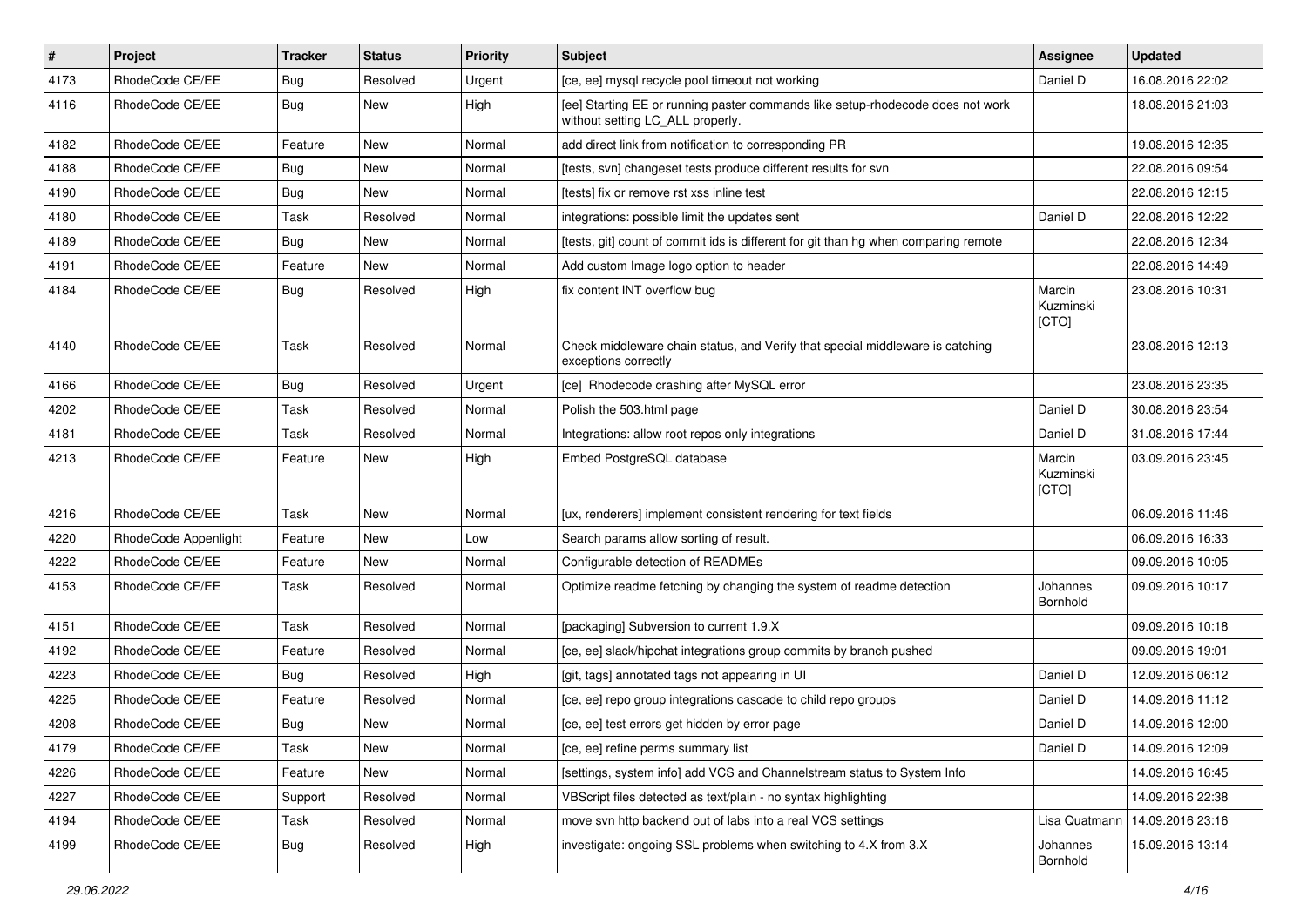| $\pmb{\#}$ | Project         | <b>Tracker</b> | <b>Status</b> | <b>Priority</b> | <b>Subject</b>                                                                                       | <b>Assignee</b>              | <b>Updated</b>   |
|------------|-----------------|----------------|---------------|-----------------|------------------------------------------------------------------------------------------------------|------------------------------|------------------|
| 4206       | RhodeCode CE/EE | Bug            | Resolved      | High            | Error creating SVN groups                                                                            |                              | 15.09.2016 13:24 |
| 4178       | RhodeCode CE/EE | Bug            | Resolved      | Normal          | RhodeCode EE OVA VM wont run on a ESX 6.0 host                                                       | Marcin<br>Kuzminski<br>[CTO] | 15.09.2016 13:25 |
| 1131       | RhodeCode CE/EE | Feature        | Resolved      | Normal          | Implement default reviewers for code review                                                          | Daniel D                     | 21.09.2016 18:28 |
| 4203       | RhodeCode CE/EE | Task           | Resolved      | Normal          | Get rid of svn.proxy.parent_path_root, and replace it with reading storage location<br>from Database | Martin<br>Bornhold           | 22.09.2016 14:31 |
| 4233       | RhodeCode CE/EE | Bug            | Resolved      | High            | slack, git push problem                                                                              | Daniel D                     | 26.09.2016 11:56 |
| 4121       | RhodeCode CE/EE | Bug            | Resolved      | Normal          | [ce, ee] server announcement has extra margin                                                        | Lisa Quatmann                | 26.09.2016 14:00 |
| 4243       | RhodeCode CE/EE | Support        | Resolved      | High            | Gist visibility update?                                                                              | Martin<br>Bornhold           | 27.09.2016 06:40 |
| 4244       | RhodeCode CE/EE | Support        | Resolved      | Normal          | mod_dav_svn template error when using auth_realm with spaces in it                                   | Martin<br><b>Bornhold</b>    | 28.09.2016 12:07 |
| 4247       | RhodeCode CE/EE | <b>Bug</b>     | Resolved      | Normal          | [vcs] Using current time as timestamp during archive creating leads to changing<br>hashes            | Martin<br><b>Bornhold</b>    | 28.09.2016 12:07 |
| 4254       | RhodeCode CE/EE | Bug            | Resolved      | Normal          | [frontend] 500 Internal Server Error with i18n-ed pages                                              | Lisa Quatmann                | 30.09.2016 14:38 |
| 4255       | RhodeCode CE/EE | Bug            | New           | Normal          | [translation, i18n] translation not being applied to integrations pages                              |                              | 30.09.2016 15:56 |
| 4256       | RhodeCode CE/EE | Bug            | New           | Normal          | [ce, ee, ux] Source code highlight colors conflict with red/green inserted/deleted<br>blocks         | Daniel D                     | 03.10.2016 05:00 |
| 3488       | RhodeCode CE/EE | Bug            | Resolved      | Normal          | [frontend, styling] update icon font                                                                 | Lisa Quatmann                | 04.10.2016 13:27 |
| 4238       | RhodeCode CE/EE | Task           | Resolved      | Normal          | default reviewers updates                                                                            | Daniel D                     | 06.10.2016 14:26 |
| 4268       | RhodeCode CE/EE | Bug            | Resolved      | High            | [ee] default reviewers from changed lines is returning wrong values                                  | Daniel D                     | 06.10.2016 14:35 |
| 4252       | RhodeCode CE/EE | Support        | New           | Normal          | Backup & Recovery                                                                                    |                              | 07.10.2016 19:47 |
| 4250       | RhodeCode CE/EE | Bug            | Resolved      | Normal          | Adding a reviewer into existing PR doesn't set a reason.                                             | Marcin<br>Kuzminski<br>[CTO] | 07.10.2016 20:05 |
| 4267       | RhodeCode CE/EE | Feature        | Resolved      | Normal          | [ce, ee] jira tracker integration wildcard project key support                                       | Daniel D                     | 10.10.2016 20:13 |
| 4224       | RhodeCode CE/EE | Bug            | Resolved      | Normal          | [docs] update docs re: removing old instances when switching editions                                | Lisa Quatmann                | 11.10.2016 15:36 |
| 4272       | RhodeCode CE/EE | Feature        | New           | Normal          | Better SPAM protection                                                                               |                              | 12.10.2016 11:14 |
| 4237       | RhodeCode CE/EE | Task           | Resolved      | Normal          | Enable HTTP support                                                                                  | Martin<br>Bornhold           | 12.10.2016 11:51 |
| 4273       | RhodeCode CE/EE | <b>Bug</b>     | Resolved      | Urgent          | GIT executable not seen by vcsserver                                                                 | Martin<br>Bornhold           | 13.10.2016 15:45 |
| 4269       | RhodeCode CE/EE | Support        | Resolved      | Normal          | Allow flash messages to be permanently surpressed                                                    | Marcin Lulek                 | 14.10.2016 12:46 |
| 4108       | RhodeCode CE/EE | Task           | Resolved      | Normal          | Release 4.2.2                                                                                        |                              | 14.10.2016 13:08 |
| 4245       | RhodeCode CE/EE | Task           | Resolved      | Normal          | Convert control command to use http mode by default                                                  | Marcin<br>Kuzminski<br>[CTO] | 14.10.2016 16:13 |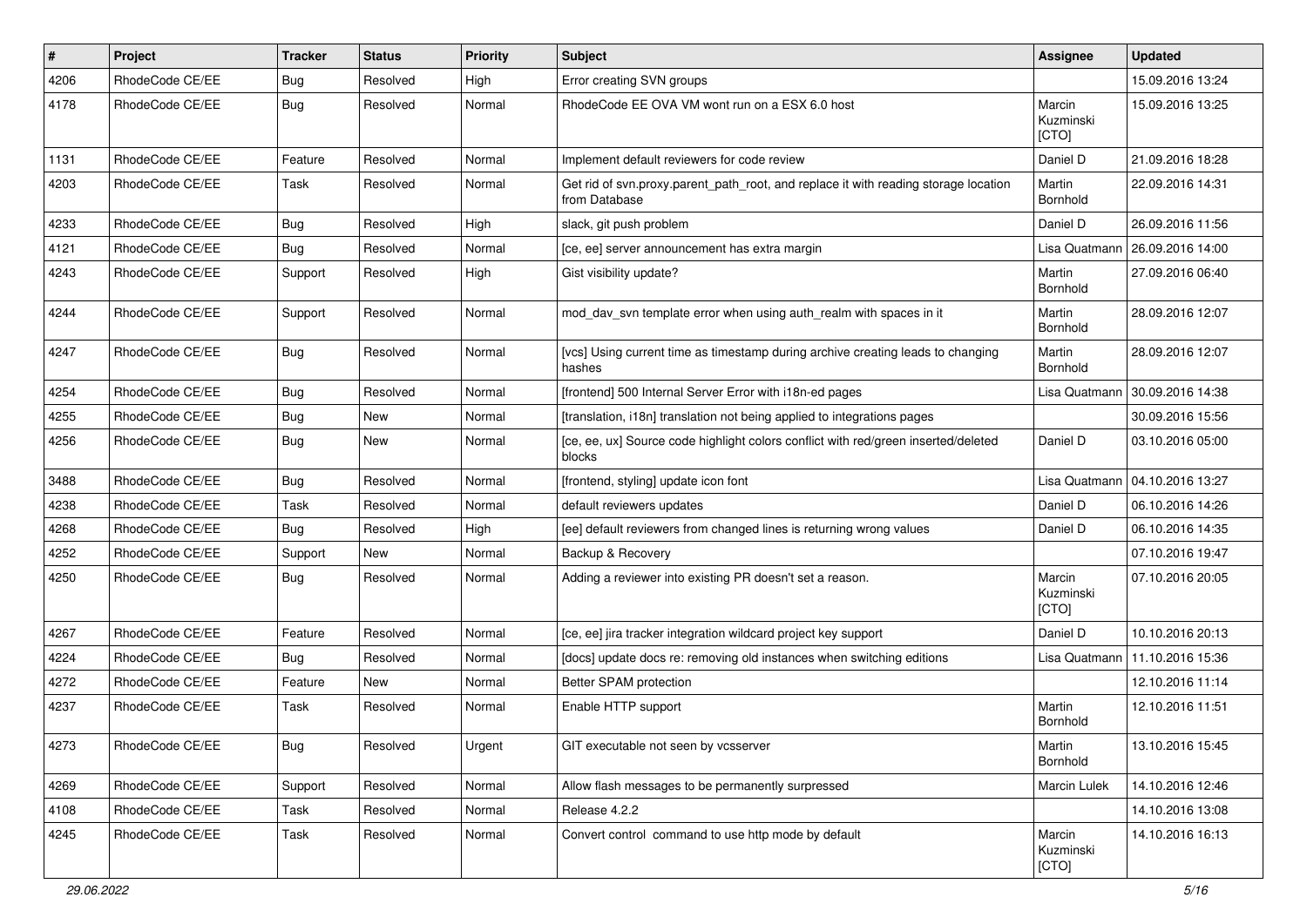| #    | Project         | <b>Tracker</b> | <b>Status</b> | <b>Priority</b> | Subject                                                                                                              | <b>Assignee</b>              | <b>Updated</b>   |
|------|-----------------|----------------|---------------|-----------------|----------------------------------------------------------------------------------------------------------------------|------------------------------|------------------|
| 4266 | RhodeCode CE/EE | Bug            | Resolved      | Normal          | Error 500 on integrations page after setting up Webhook                                                              |                              | 17.10.2016 15:35 |
| 4285 | RhodeCode CE/EE | Bug            | <b>New</b>    | Normal          | Intermittent error while trying to create or fork a repository                                                       |                              | 17.10.2016 22:42 |
| 4278 | RhodeCode CE/EE | Bug            | Resolved      | Normal          | [admin] Clicking the save button in admin -> settings -> issue tracker leads to<br>exception if no patterns entered. | Daniel D                     | 18.10.2016 13:38 |
| 4281 | RhodeCode CE/EE | Task           | Resolved      | Normal          | Fix docs on To `increase database performance`                                                                       | Marcin<br>Kuzminski<br>[CTO] | 18.10.2016 16:39 |
| 4271 | RhodeCode CE/EE | Bug            | Resolved      | Normal          | Browsing new repository groups via SVN issue                                                                         | Martin<br>Bornhold           | 19.10.2016 11:11 |
| 4282 | RhodeCode CE/EE | Task           | Resolved      | Normal          | Add inode limit together with disk usage                                                                             | Marcin<br>Kuzminski<br>[CTO] | 19.10.2016 12:18 |
| 4289 | RhodeCode CE/EE | Task           | <b>New</b>    | Low             | [ce, ee] clean up pygments lexer functions + handling                                                                | Daniel D                     | 21.10.2016 14:44 |
| 4232 | RhodeCode CE/EE | Feature        | New           | Normal          | [ce, ee, pr, compare] redo diffs, support side by side diffs, html diffs                                             | Daniel D                     | 25.10.2016 15:40 |
| 1055 | RhodeCode CE/EE | Feature        | Resolved      | Normal          | [pr, vcs] Expose the shadow repository of a pull request                                                             | Martin<br>Bornhold           | 26.10.2016 10:33 |
| 4279 | RhodeCode CE/EE | Bug            | Resolved      | Normal          | re-captcha validation is broken                                                                                      | Martin<br>Bornhold           | 26.10.2016 22:27 |
| 3950 | RhodeCode CE/EE | <b>Bug</b>     | Resolved      | Normal          | [ce, ee] trying to merge pr against a deleted branch/bookmark breaks the pr page                                     | Martin<br>Bornhold           | 27.10.2016 16:12 |
| 4301 | RhodeCode CE/EE | Feature        | <b>New</b>    | Normal          | [API] toggle force_password_reset in api for Idap users                                                              |                              | 28.10.2016 15:43 |
| 4297 | RhodeCode CE/EE | Task           | Resolved      | Normal          | redo the my-pull-requests page to use the datagrid                                                                   | Marcin<br>Kuzminski<br>[CTO] | 01.11.2016 09:31 |
| 4277 | RhodeCode CE/EE | Bug            | Resolved      | Normal          | [frontend] System info page does not work correctly in safari.                                                       | Martin<br>Bornhold           | 04.11.2016 12:08 |
| 4003 | RhodeCode CE/EE | Task           | Resolved      | Normal          | User personal repository groups improvements                                                                         |                              | 07.11.2016 16:12 |
| 4296 | RhodeCode CE/EE | Bug            | Resolved      | Normal          | [ee] Can not create pull requests with reviewers.                                                                    | Daniel D                     | 07.11.2016 21:17 |
| 4303 | RhodeCode CE/EE | Support        | <b>New</b>    | Normal          | rhodecode instance                                                                                                   |                              | 08.11.2016 16:32 |
| 4305 | RhodeCode CE/EE | Task           | Resolved      | Normal          | Meta-tagging could be excluded from limit                                                                            |                              | 09.11.2016 19:27 |
| 4251 | RhodeCode CE/EE | Task           | Feedback      | High            | [customer] Pull request with subrepos                                                                                | Martin<br>Bornhold           | 10.11.2016 17:52 |
| 4276 | RhodeCode CE/EE | Bug            | Resolved      | Normal          | System info page uses mercurial/git versions from RhodeCode instead of VCSServer   Marcin                            | Kuzminski<br>[CTO]           | 14.11.2016 21:19 |
| 4311 | RhodeCode CE/EE | Task           | Resolved      | Normal          | Diffs feedback                                                                                                       | Daniel D                     | 26.11.2016 14:10 |
| 4304 | RhodeCode CE/EE | <b>Bug</b>     | Resolved      | High            | Search: Internal Server Error                                                                                        |                              | 26.11.2016 16:26 |
| 4669 | RhodeCode CE/EE | Task           | New           | Normal          | disable pytest sugar on nix-build                                                                                    |                              | 01.12.2016 12:52 |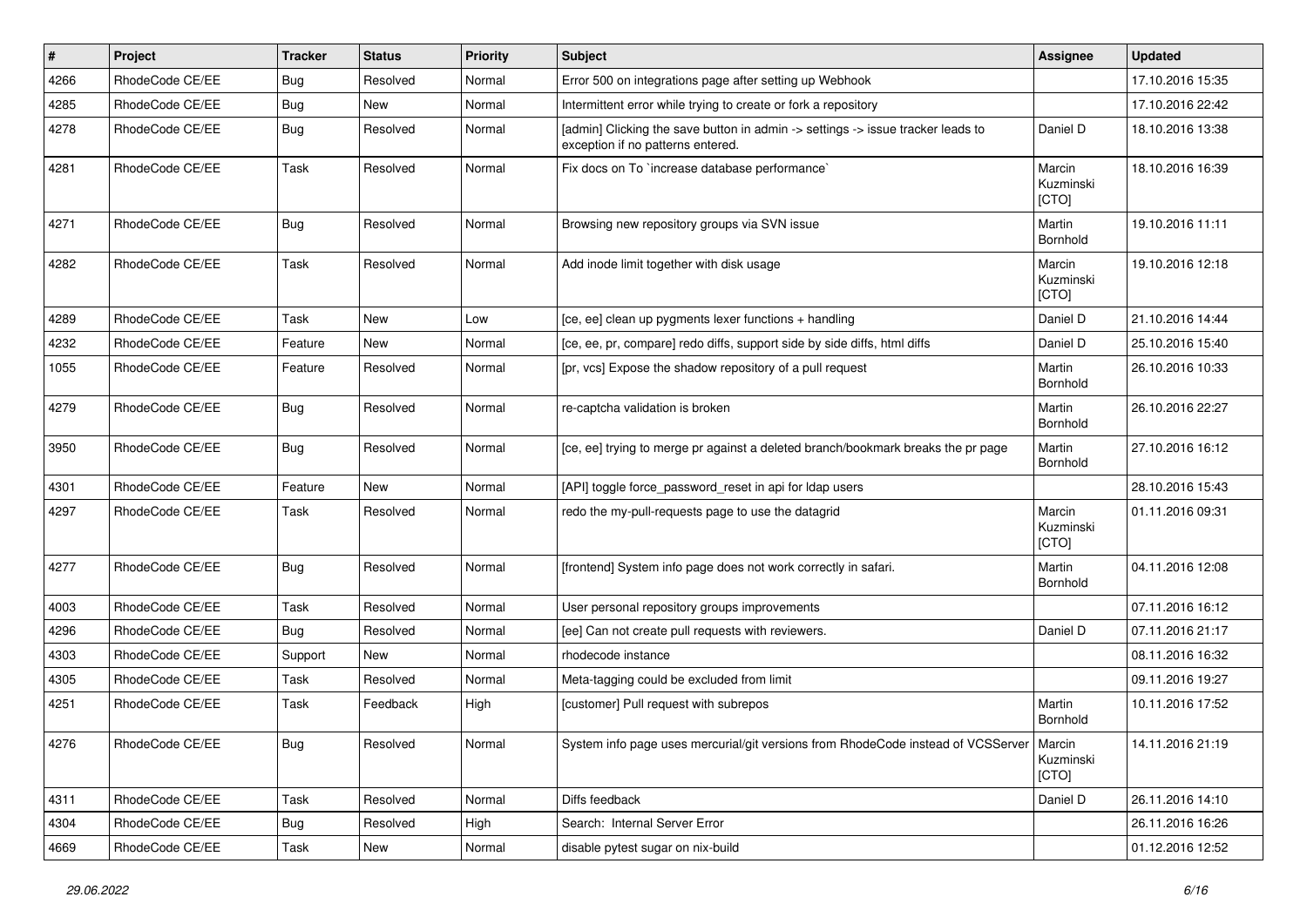| $\pmb{\#}$ | Project         | <b>Tracker</b> | <b>Status</b> | Priority | Subject                                                                                            | Assignee                     | <b>Updated</b>   |
|------------|-----------------|----------------|---------------|----------|----------------------------------------------------------------------------------------------------|------------------------------|------------------|
| 4666       | RhodeCode CE/EE | Task           | Resolved      | Normal   | Bump git and mercurial to latest versions                                                          |                              | 02.12.2016 19:01 |
| 4670       | RhodeCode CE/EE | Task           | Resolved      | Normal   | Release 4.5.1                                                                                      | Marcin<br>Kuzminski<br>[CTO] | 06.12.2016 21:13 |
| 4283       | RhodeCode CE/EE | Task           | Resolved      | Normal   | bump whoosh to 2.7.4 release                                                                       |                              | 13.12.2016 21:08 |
| 4675       | RhodeCode CE/EE | Bug            | Resolved      | Normal   | Disk free inodes are displayed incorrectly                                                         |                              | 13.12.2016 22:41 |
| 4676       | RhodeCode CE/EE | Bug            | Resolved      | Normal   | Some admin passwords can make installation fail                                                    |                              | 16.12.2016 16:16 |
| 4677       | RhodeCode CE/EE | Support        | Resolved      | High     | API get_repo_refs not working?                                                                     |                              | 19.12.2016 11:46 |
| 4678       | RhodeCode CE/EE | Task           | Resolved      | Normal   | Release 4.5.2                                                                                      |                              | 19.12.2016 17:32 |
| 5150       | RhodeCode CE/EE | Task           | Resolved      | Normal   | Password reset promts in my account should be hidden in accounts that are not of<br>type rhodecode | Marcin<br>Kuzminski<br>[CTO] | 02.01.2017 16:34 |
| 5153       | Documentation   | Bug            | Resolved      | Normal   | Documentation: /tmp permissions                                                                    |                              | 04.01.2017 13:02 |
| 5164       | RhodeCode CE/EE | <b>Bug</b>     | Resolved      | Normal   | non-web calls are leaking session objects                                                          |                              | 13.01.2017 01:30 |
| 4259       | RhodeCode CE/EE | Task           | Resolved      | Low      | Events, create post-create-user event                                                              | Daniel D                     | 30.01.2017 20:11 |
| 5184       | RhodeCode CE/EE | Task           | Resolved      | Normal   | bump pyramid to 1.7.X                                                                              |                              | 06.02.2017 21:50 |
| 1404       | RhodeCode CE/EE | Bug            | Resolved      | Normal   | clone of really huge git repo (4gb) causes pyro to explode                                         |                              | 07.02.2017 14:52 |
| 5198       | RhodeCode CE/EE | Task           | Resolved      | Normal   | remove pyro4 from enterprise                                                                       |                              | 07.02.2017 19:28 |
| 5201       | RhodeCode CE/EE | Task           | Resolved      | Normal   | API: implement describe-methods                                                                    |                              | 13.02.2017 15:57 |
| 5207       | RhodeCode CE/EE | Task           | Resolved      | Low      | Release 4.6.1                                                                                      |                              | 13.02.2017 18:04 |
| 5210       | RhodeCode CE/EE | Bug            | Resolved      | Normal   | webook problems                                                                                    |                              | 13.02.2017 19:43 |
| 4274       | RhodeCode CE/EE | <b>Bug</b>     | Resolved      | Normal   | 500 error when push big objects                                                                    |                              | 13.02.2017 19:53 |
| 5213       | RhodeCode CE/EE | Bug            | Resolved      | Normal   | Fixing Apache Proxy timeout issues                                                                 |                              | 14.02.2017 09:44 |
| 5218       | RhodeCode CE/EE | Bug            | <b>New</b>    | Normal   | 500 when forking repository, when using special chars in password.                                 |                              | 19.02.2017 21:46 |
| 5221       | RhodeCode CE/EE | Task           | Resolved      | Normal   | Missing comment type in emails                                                                     |                              | 19.02.2017 21:46 |
| 5227       | RhodeCode CE/EE | Bug            | New           | Normal   | 400 during a svn checkout, file with special chars                                                 |                              | 23.02.2017 17:43 |
| 5237       | Documentation   | Support        | <b>New</b>    | Normal   | documentation for DR                                                                               |                              | 06.03.2017 23:34 |
| 5235       | RhodeCode CE/EE | Task           | Resolved      | Normal   | relative image support                                                                             |                              | 10.03.2017 23:37 |
| 5248       | Documentation   | Bug            | <b>New</b>    | Normal   | Installation of rhodecode-tools                                                                    |                              | 16.03.2017 16:35 |
| 5256       | RhodeCode CE/EE | Feature        | New           | Normal   | Last repository access time.                                                                       |                              | 23.03.2017 16:34 |
| 4235       | RhodeCode CE/EE | Task           | Resolved      | High     | Support GIT LFS server                                                                             |                              | 23.03.2017 17:24 |
| 5257       | RhodeCode CE/EE | <b>Bug</b>     | New           | Normal   | Git repository with big binary file provokes error and strange behavior/memory leak<br>of RH.      | Marcin<br>Kuzminski<br>[CTO] | 23.03.2017 22:02 |
| 2817       | RhodeCode CE/EE | Feature        | Resolved      | Normal   | Make largefiles downloadable from the interface                                                    |                              | 27.03.2017 14:04 |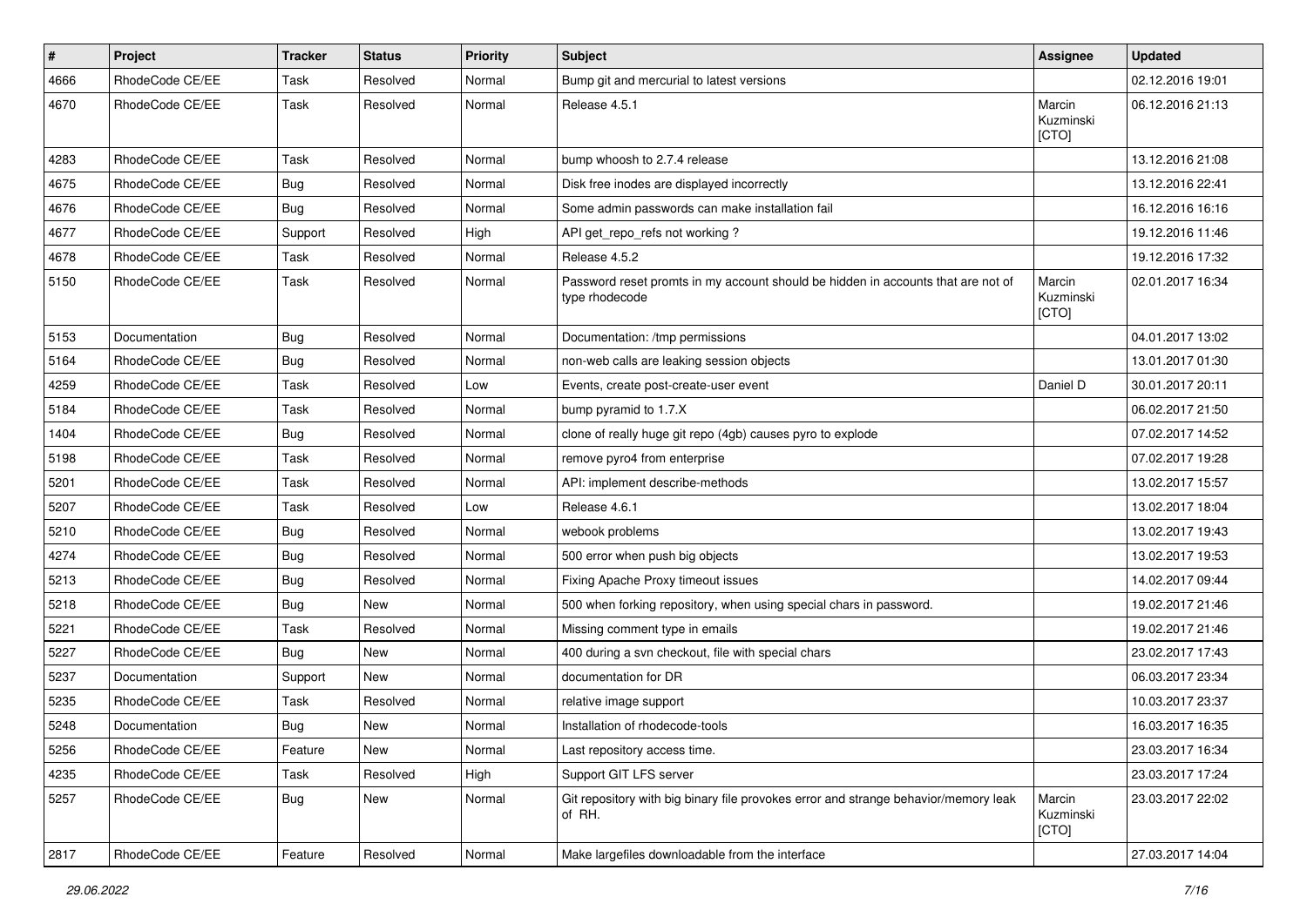| $\vert$ # | Project              | <b>Tracker</b> | <b>Status</b> | <b>Priority</b> | <b>Subject</b>                                                                    | Assignee                            | <b>Updated</b>   |
|-----------|----------------------|----------------|---------------|-----------------|-----------------------------------------------------------------------------------|-------------------------------------|------------------|
| 4306      | RhodeCode CE/EE      | Bug            | Resolved      | Normal          | Issue to push file with character # on a SVN                                      |                                     | 03.04.2017 16:44 |
| 5255      | RhodeCode CE/EE      | Support        | New           | Normal          | can't access issues created by me from mail                                       |                                     | 04.04.2017 11:28 |
| 5266      | RhodeCode CE/EE      | Bug            | Resolved      | Normal          | Validate if changes in target branches get's propagated on Pull request updates   |                                     | 05.04.2017 18:10 |
| 5271      | RhodeCode CE/EE      | Feature        | <b>New</b>    | Normal          | Private comments                                                                  |                                     | 07.04.2017 12:01 |
| 5273      | RhodeCode CE/EE      | Feature        | <b>New</b>    | Normal          | Comment status                                                                    |                                     | 07.04.2017 13:10 |
| 5259      | RhodeCode CE/EE      | Bug            | Resolved      | Normal          | user-journal storage changes                                                      |                                     | 12.04.2017 00:04 |
| 5277      | RhodeCode CE/EE      | Bug            | Resolved      | Normal          | table id=user list table - Ajax error                                             |                                     | 13.04.2017 01:04 |
| 5278      | RhodeCode CE/EE      | Feature        | <b>New</b>    | Normal          | Require support for git repositories of the form git://                           |                                     | 13.04.2017 15:20 |
| 5265      | RhodeCode CE/EE      | Task           | Resolved      | Normal          | Enable phases support                                                             |                                     | 11.05.2017 11:10 |
| 5225      | RhodeCode CE/EE      | Task           | Resolved      | Normal          | add tag of author/contribitor to comments                                         |                                     | 11.05.2017 11:10 |
| 4207      | RhodeCode CE/EE      | Feature        | Resolved      | Normal          | Support for obsolescence markers in changelog UI                                  |                                     | 19.05.2017 16:14 |
| 4219      | RhodeCode CE/EE      | Feature        | Resolved      | Normal          | [ce, ee] Add mandatory reviewers for pull requests                                | Marcin<br>Kuzminski<br>[CTO]        | 20.06.2017 15:23 |
| 5321      | RhodeCode CE/EE      | Feature        | Resolved      | Normal          | Audit logs                                                                        |                                     | 21.06.2017 12:49 |
| 5342      | RhodeCode Appenlight | Bug            | New           | Low             | Broken link [Applications Modify application]                                     |                                     | 21.06.2017 21:21 |
| 5269      | RhodeCode CE/EE      | Support        | New           | Normal          | Upgrade from RC EE 3.7.1 to RC EE 4. $x$                                          |                                     | 29.06.2017 19:36 |
| 5347      | Documentation        | Bug            | <b>New</b>    | Normal          | Post Install steps should include Apache or Nginx setup.                          |                                     | 06.07.2017 10:23 |
| 5348      | Documentation        | Bug            | <b>New</b>    | Normal          | Uninstall documentaion missing some steps                                         |                                     | 06.07.2017 10:25 |
| 4312      | RhodeCode CE/EE      | Task           | New           | Normal          | Storage location changes                                                          |                                     | 11.07.2017 13:31 |
| 4234      | RhodeCode CE/EE      | Task           | <b>New</b>    | Normal          | prepare and test RhodeCode VM image for AWS                                       | Marcin Lulek                        | 11.07.2017 13:32 |
| 4288      | RhodeCode CE/EE      | Task           | Resolved      | Normal          | [ce, ee] unify controllers that use diffs                                         | Daniel D                            | 02.08.2017 11:41 |
| 5337      | RhodeCode CE/EE      | Bug            | Resolved      | Normal          | Possible memory leak after few Git Pull Requests                                  |                                     | 08.08.2017 13:08 |
| 5375      | RhodeCode CE/EE      | Support        | Resolved      | Normal          | How do I configure "Go to" to just search repository names?                       |                                     | 16.08.2017 18:00 |
| 5376      | RhodeCode CE/EE      | Bug            | Resolved      | Normal          | error: pretxnchangegroup.acl hook failed: acl: user "" denied on branch "default" |                                     | 16.08.2017 19:45 |
| 5343      | RhodeCode CE/EE      | Task           | Resolved      | Normal          | SSH key management and SSH support                                                |                                     | 18.08.2017 23:50 |
| 5379      | RhodeCode CE/EE      | Bug            | Resolved      | Normal          | Journal RSS feed errors                                                           |                                     | 01.09.2017 16:40 |
| 5382      | RhodeCode CE/EE      | Feature        | <b>New</b>    | Normal          | Support for repository aliases                                                    | Marcin<br>Kuzminski<br><b>ICTOI</b> | 04.09.2017 15:17 |
| 5381      | RhodeCode CE/EE      | Bug            | Resolved      | Normal          | Email integration changeset links invalid                                         |                                     | 06.09.2017 12:29 |
| 5380      | RhodeCode CE/EE      | Bug            | Resolved      | Normal          | repo commits pageintion error                                                     |                                     | 06.09.2017 19:16 |
| 5203      | RhodeCode CE/EE      | Task           | Resolved      | Normal          | optimise large repos speed                                                        |                                     | 08.09.2017 16:10 |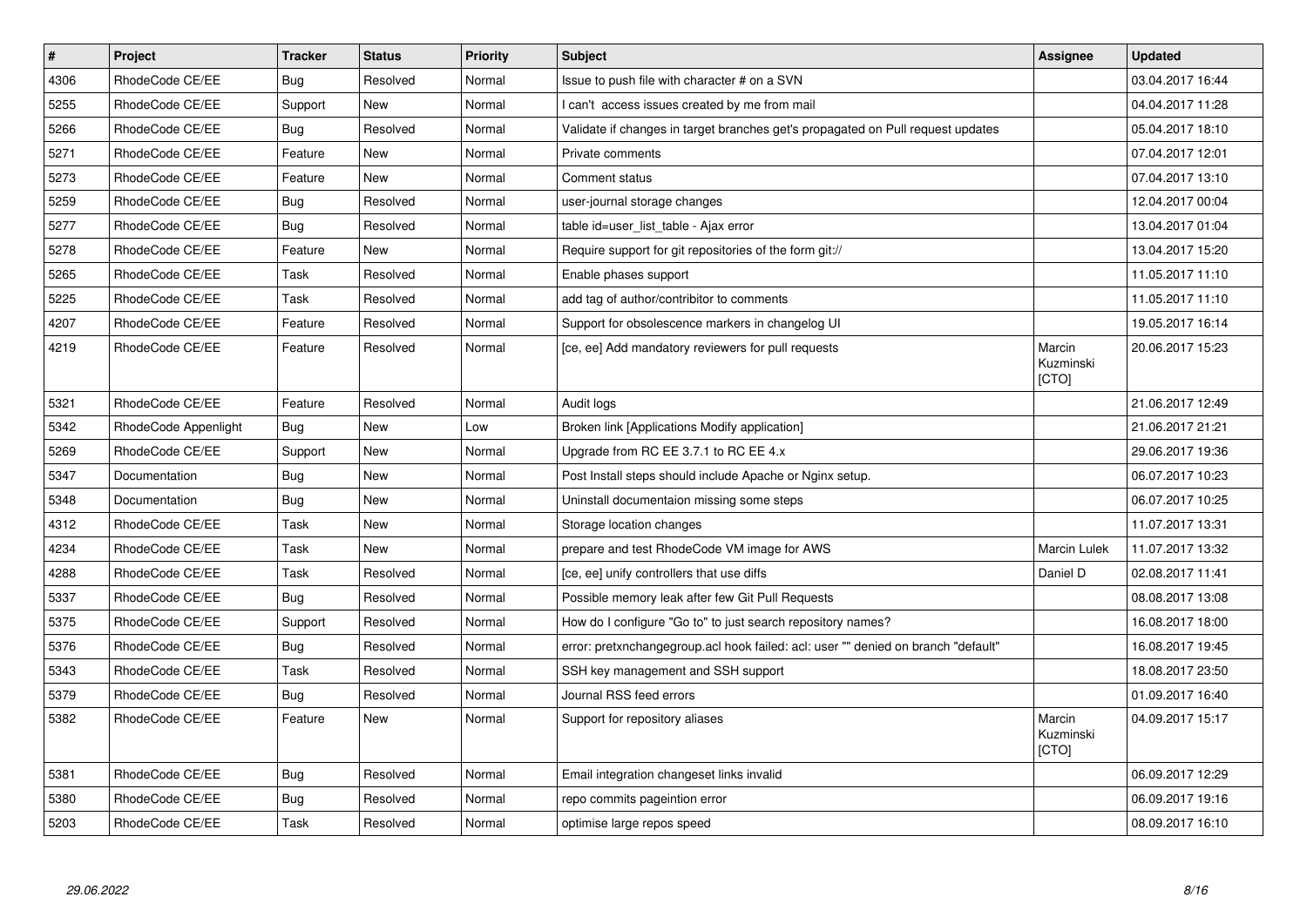| $\pmb{\#}$ | Project         | <b>Tracker</b> | <b>Status</b> | <b>Priority</b> | <b>Subject</b>                                                                                                                                                                       | Assignee                       | <b>Updated</b>   |
|------------|-----------------|----------------|---------------|-----------------|--------------------------------------------------------------------------------------------------------------------------------------------------------------------------------------|--------------------------------|------------------|
| 4193       | RhodeCode CE/EE | Feature        | In Progress   | Normal          | Improve Filter Functionality in the Change Log                                                                                                                                       | Marcin<br>Kuzminski<br>[CTO]   | 22.09.2017 10:25 |
| 4299       | RhodeCode CE/EE | Task           | New           | Normal          | TEMPLATE repo groups                                                                                                                                                                 |                                | 22.09.2017 10:26 |
| 1457       | RhodeCode CE/EE | Feature        | <b>New</b>    | Normal          | add allow permissions inheritance on repo groups                                                                                                                                     |                                | 22.09.2017 10:27 |
| 4051       | RhodeCode CE/EE | Task           | <b>New</b>    | Normal          | [ux, renderering] Consistent formatting on text fields.                                                                                                                              |                                | 22.09.2017 10:27 |
| 5289       | RhodeCode CE/EE | Feature        | New           | High            | Ability to Upload/Replace a file using the UI                                                                                                                                        |                                | 22.09.2017 10:29 |
| 4197       | RhodeCode CE/EE | Task           | <b>New</b>    | Normal          | [ce, ee] get list of users with their permissions to a repository                                                                                                                    | Daniel D                       | 22.09.2017 10:30 |
| 5394       | RhodeCode CE/EE | Support        | <b>New</b>    | Normal          | SVN to Git / Mercurial Migration                                                                                                                                                     |                                | 03.10.2017 09:29 |
| 5396       | RhodeCode CE/EE | Feature        | Resolved      | Normal          | Merge state with shadow repo should be created during pull request                                                                                                                   |                                | 12.10.2017 21:57 |
| 5316       | RhodeCode CE/EE | Feature        | In Progress   | Normal          | UI should provide checkout URL for a SVN path                                                                                                                                        |                                | 06.11.2017 21:59 |
| 5400       | RhodeCode CE/EE | Task           | <b>New</b>    | Normal          | User group - subgroup support                                                                                                                                                        |                                | 06.11.2017 22:00 |
| 4169       | RhodeCode CE/EE | Task           | Resolved      | Normal          | re-architecture celery support                                                                                                                                                       |                                | 17.11.2017 19:21 |
| 4000       | RhodeCode CE/EE | Feature        | <b>New</b>    | Normal          | Make compare more functional                                                                                                                                                         | Marcin<br>Kuzminski<br>[CTO]   | 18.11.2017 19:11 |
| 5404       | RhodeCode CE/EE | Task           | New           | Normal          | Add an option to detach review rules when deleting an user                                                                                                                           |                                | 22.11.2017 11:23 |
| 5405       | RhodeCode CE/EE | Bug            | New           | Normal          | Add repository from UI leads to HTTP/404                                                                                                                                             |                                | 28.11.2017 11:39 |
| 5406       | RhodeCode CE/EE | Bug            | New           | Normal          | <b>Installer Fails</b>                                                                                                                                                               |                                | 01.12.2017 11:52 |
| 5202       | RhodeCode CE/EE | Task           | Resolved      | Normal          | run git gc and git repack on GIT repos when we have a scheduler via celery in<br>pyramid                                                                                             |                                | 04.12.2017 20:49 |
| 5423       | Documentation   | Support        | Resolved      | Normal          | API-Documentation for Method "create repo group" faulty                                                                                                                              |                                | 22.01.2018 16:23 |
| 5410       | RhodeCode CE/EE | <b>Bug</b>     | <b>New</b>    | Normal          | After converting to CE, we get the following error when trying to view some repos in<br>the UI: "UnicodeDecodeError: 'ascii' codec can't decode byte" (full error in<br>Description) |                                | 25.01.2018 20:45 |
| 5433       | RhodeCode CE/EE | Bug            | Resolved      | High            | RhodeCode Community 4.11 doesn't handle HG largefiles extension                                                                                                                      |                                | 01.02.2018 20:08 |
| 4246       | RhodeCode CE/EE | Task           | New           | Normal          | [ce, ee, vcs, git] add tests for annotated git tags                                                                                                                                  | Daniel D                       | 13.02.2018 18:03 |
| 5436       | RhodeCode CE/EE | <b>Bug</b>     | Resolved      | High            | Unable To Open Pull Request in 4.11.2                                                                                                                                                |                                | 14.02.2018 11:14 |
| 5439       | Documentation   | Bug            | New           | Low             | JIRA Integration description: Wrong sample link                                                                                                                                      |                                | 14.02.2018 14:25 |
| 5386       | RhodeCode CE/EE | Task           | Resolved      | Normal          | Increase security for Email Change                                                                                                                                                   | Marcin<br>Kuzminski<br>[CTO]   | 17.02.2018 17:29 |
| 2844       | RhodeCode CE/EE | Task           | <b>New</b>    | Normal          | Update Bcrypt to a maintained version                                                                                                                                                |                                | 17.02.2018 20:37 |
| 5326       | RhodeCode CE/EE | Task           | Resolved      | Normal          | Public usergroup profile                                                                                                                                                             | <b>Bartłomiej</b><br>Wołyńczyk | 22.02.2018 15:44 |
| 5412       | RhodeCode CE/EE | <b>Bug</b>     | Resolved      | Normal          | Webhook for "pullrequest commented" event returns incomplete data                                                                                                                    |                                | 27.02.2018 18:00 |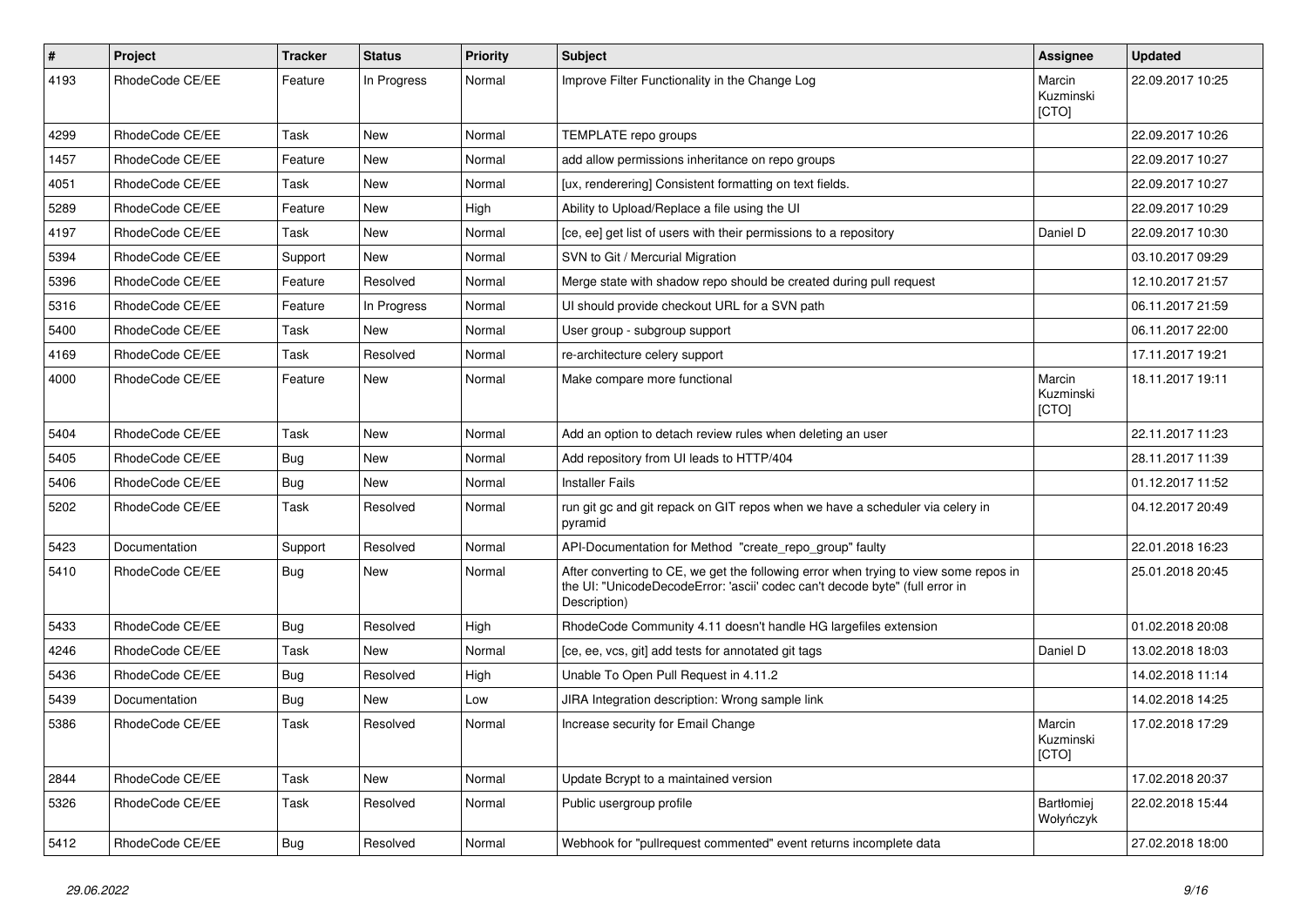| $\sharp$ | Project         | <b>Tracker</b> | <b>Status</b> | Priority | Subject                                                                                                    | <b>Assignee</b>              | <b>Updated</b>   |
|----------|-----------------|----------------|---------------|----------|------------------------------------------------------------------------------------------------------------|------------------------------|------------------|
| 5371     | RhodeCode CE/EE | Bug            | New           | Normal   | Comment times in Pull Requests are off by 1 day                                                            |                              | 10.04.2018 15:11 |
| 5414     | RhodeCode CE/EE | Bug            | <b>New</b>    | High     | When Opening New Pull Request, Target Revision Default Is Undesireable                                     |                              | 11.04.2018 23:20 |
| 5457     | RhodeCode CE/EE | Bug            | Resolved      | Normal   | Internal server error on full-text search settings page with Elasticsearch                                 |                              | 16.04.2018 09:08 |
| 4120     | RhodeCode CE/EE | Task           | New           | Normal   | [ce] replace get_repo_nodes api                                                                            | Daniel D                     | 17.04.2018 21:49 |
| 4045     | RhodeCode CE/EE | Task           | <b>New</b>    | Normal   | File permissions                                                                                           |                              | 17.04.2018 21:49 |
| 4109     | RhodeCode CE/EE | Bug            | New           | Normal   | [files] The "switch to commit" widget is broken after using browser back button                            |                              | 17.04.2018 21:50 |
| 4290     | RhodeCode CE/EE | Task           | <b>New</b>    | Normal   | Allow to transplant the review status to merged commits                                                    |                              | 17.04.2018 21:50 |
| 5391     | RhodeCode CE/EE | Task           | Resolved      | High     | Secure Email change                                                                                        |                              | 17.04.2018 21:50 |
| 5270     | RhodeCode CE/EE | Task           | <b>New</b>    | Normal   | Comments updates                                                                                           | Bartłomiej<br>Wołyńczyk      | 17.04.2018 21:51 |
| 3364     | RhodeCode CE/EE | Support        | <b>New</b>    | High     | Allow Specifying the Commit Message for Pull Request Merges                                                |                              | 17.04.2018 21:51 |
| 4074     | RhodeCode CE/EE | Feature        | New           | Normal   | Edit review comment                                                                                        | Bartłomiej<br>Wołyńczyk      | 17.04.2018 21:51 |
| 5444     | RhodeCode CE/EE | Bug            | Resolved      | Normal   | Error while creating a pull request on a Mercurial repository                                              |                              | 17.04.2018 22:29 |
| 5471     | RhodeCode CE/EE | Bug            | <b>New</b>    | Normal   | Webhook integration failing: need more than 3 values to unpack                                             |                              | 01.06.2018 02:26 |
| 5475     | RhodeCode CE/EE | Bug            | <b>New</b>    | Normal   | Unable to locate user in OpenLDAP directory via Idaps                                                      |                              | 08.06.2018 20:06 |
| 5441     | RhodeCode CE/EE | Feature        | <b>New</b>    | Low      | Some files not parsed as XML files                                                                         | Marcin<br>Kuzminski<br>[CTO] | 12.06.2018 12:23 |
| 4089     | RhodeCode CE/EE | Bug            | Resolved      | Normal   | svn repository does not exist                                                                              |                              | 12.06.2018 12:29 |
| 5187     | RhodeCode CE/EE | Feature        | Resolved      | Normal   | changelog dynamic loading of commits                                                                       |                              | 12.06.2018 12:31 |
| 5460     | RhodeCode CE/EE | Bug            | New           | Low      | Repo creation stuck when remote clone returns partial http code 500                                        |                              | 06.07.2018 19:14 |
| 5484     | RhodeCode CE/EE | Support        | <b>New</b>    | Normal   | Setting up ssh, remote hg not found                                                                        |                              | 06.07.2018 23:41 |
| 5462     | RhodeCode CE/EE | Bug            | <b>New</b>    | Normal   | create_repo api fails with celery enabled                                                                  |                              | 10.07.2018 17:49 |
| 5489     | RhodeCode CE/EE | Bug            | Resolved      | High     | grant_user_permission_to_repo_group API call fails to set permissions on child<br>repos                    |                              | 11.07.2018 09:57 |
| 5408     | Documentation   | Task           | Resolved      | Low      | Upate nginx documentation for non standard SSL port                                                        |                              | 12.07.2018 23:21 |
| 5450     | RhodeCode Tools | <b>Bug</b>     | <b>New</b>    | Normal   | rhodecode-api get license info no longer works                                                             |                              | 17.07.2018 15:01 |
| 5492     | RhodeCode CE/EE | <b>Bug</b>     | <b>New</b>    | Normal   | VCSServer + SVN 1.10                                                                                       |                              | 26.07.2018 15:01 |
| 5496     | RhodeCode CE/EE | Support        | New           | Normal   | database migration 4.11.6 mysql to 4.12.4 postgres                                                         |                              | 27.08.2018 21:17 |
| 5461     | RhodeCode CE/EE | Bug            | Resolved      | Normal   | Changes to user group permissions via API are not audit logged                                             |                              | 30.08.2018 09:47 |
| 5491     | RhodeCode CE/EE | Support        | New           | Urgent   | Upgrade RhodeCode Community + VCSSERVER from 4.10.4 to 4.12.4, pull request<br>stop working with reviewers |                              | 30.08.2018 09:47 |
| 5468     | RhodeCode CE/EE | Support        | New           | Normal   | Check logic for updating last commit for repository groups                                                 |                              | 30.08.2018 09:47 |
| 4044     | RhodeCode CE/EE | Feature        | Resolved      | Normal   | <b>Branch permissions</b>                                                                                  |                              | 30.08.2018 09:48 |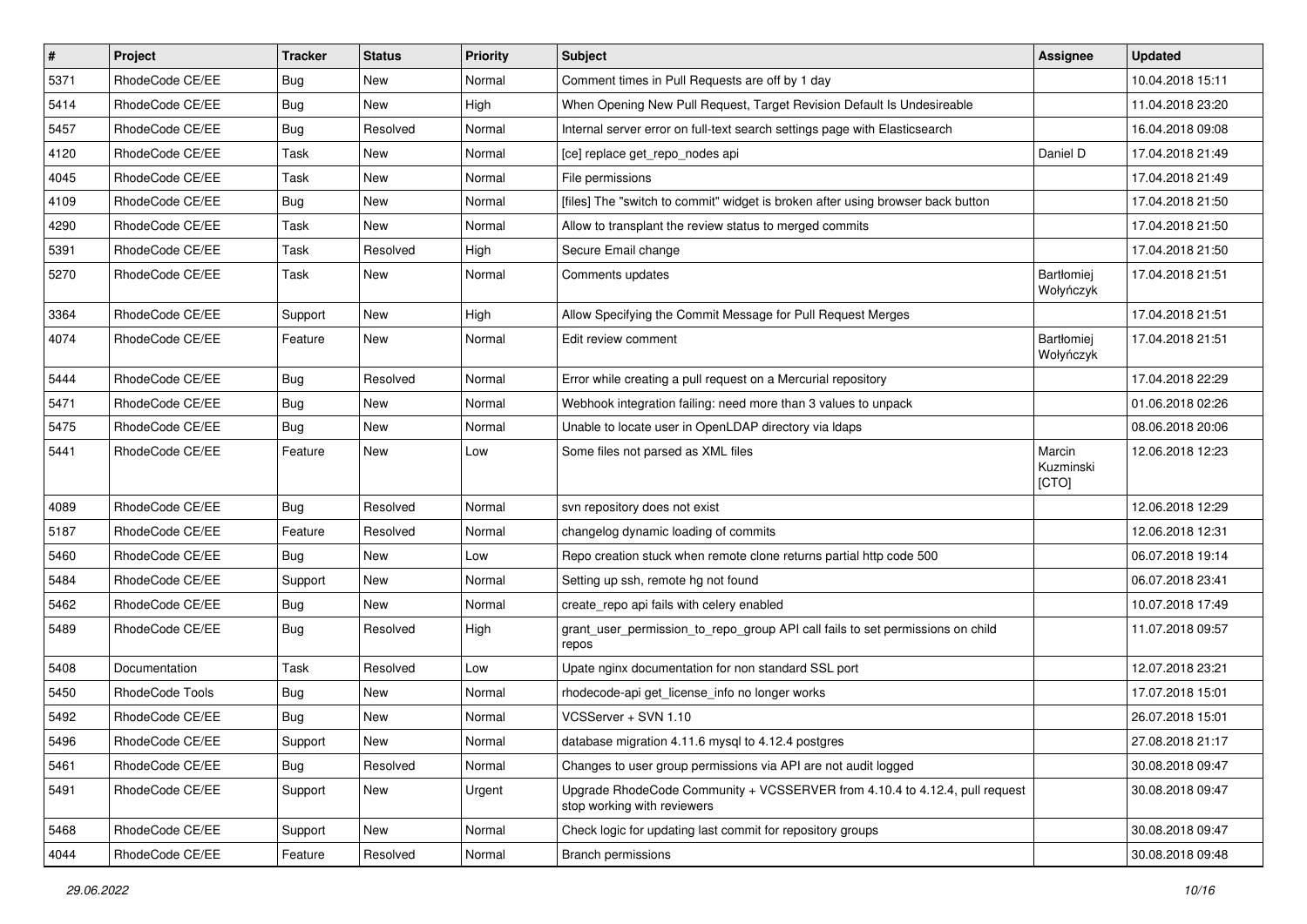| $\pmb{\#}$ | Project                  | <b>Tracker</b> | <b>Status</b> | <b>Priority</b> | Subject                                                                                                                           | <b>Assignee</b>              | <b>Updated</b>   |
|------------|--------------------------|----------------|---------------|-----------------|-----------------------------------------------------------------------------------------------------------------------------------|------------------------------|------------------|
| 5497       | RhodeCode CE/EE          | Support        | <b>New</b>    | Normal          | hg push hangs                                                                                                                     |                              | 30.08.2018 22:15 |
| 5495       | RhodeCode CE/EE          | Support        | New           | Normal          | Idap to crowd users_groups sync source                                                                                            |                              | 10.09.2018 22:09 |
| 5499       | RhodeCode CE/EE          | Support        | New           | Normal          | ERROR [celery.worker.consumer.consumer] consumer: Cannot connect                                                                  |                              | 11.09.2018 08:39 |
| 5500       | RhodeCode CE/EE          | Bug            | New           | Normal          | How to enable/set "RC_SKIP_HOOKS" to disable svn hooks?                                                                           |                              | 02.10.2018 07:45 |
| 5504       | RhodeCode CE/EE          | Feature        | <b>New</b>    | Normal          | Buttons to copy commit hash and to expand the commit message in the repo<br>summary view                                          |                              | 26.10.2018 00:59 |
| 5506       | RhodeCode CE/EE          | Bug            | <b>New</b>    | Normal          | Web UI fonts are not looking good and is difficult to read for people with low vision                                             |                              | 26.10.2018 09:38 |
| 5304       | RhodeCode CE/EE          | <b>Bug</b>     | Resolved      | Normal          | Email template not correct                                                                                                        |                              | 31.10.2018 08:36 |
| 5297       | RhodeCode CE/EE          | <b>Bug</b>     | Resolved      | Normal          | Locale fails on a SuSE system                                                                                                     |                              | 31.10.2018 08:36 |
| 5482       | RhodeCode CE/EE          | <b>Bug</b>     | Resolved      | Normal          | Changing a repo's 'Remote pull uri' in its Settings fails with 'No repo type specified'                                           |                              | 31.10.2018 08:37 |
| 5503       | RhodeCode CE/EE          | Support        | New           | Normal          | failed to upgrade to 4.13.3                                                                                                       |                              | 06.11.2018 18:28 |
| 5512       | RhodeCode CE/EE          | Bug            | New           | Normal          | Show commit phase in summary view                                                                                                 |                              | 09.11.2018 21:37 |
| 5511       | RhodeCode CE/EE          | Feature        | <b>New</b>    | Normal          | New feature to synchronize the fork with the remote repo from the summary page                                                    |                              | 13.11.2018 01:23 |
| 5509       | RhodeCode CE/EE          | Bug            | New           | Normal          | Remove `!important attributes` from UI elements                                                                                   |                              | 07.12.2018 07:40 |
| 5502       | RhodeCode CE/EE          | <b>Bug</b>     | Resolved      | High            | 500 error when using multiple custom branch permissions                                                                           |                              | 07.12.2018 09:49 |
| 5505       | RhodeCode CE/EE          | Bug            | Resolved      | Normal          | Notification emails from RhodeCode is garbled in Outlook 2016 web client                                                          |                              | 07.12.2018 09:49 |
| 5517       | RhodeCode CE/EE          | Bug            | Resolved      | Urgent          | Problem with upgrading to Community-4.15                                                                                          |                              | 11.12.2018 06:32 |
| 5519       | RhodeCode CE/EE          | Bug            | New           | High            | User unable to fork the repo despite setting Repository Forking to Disabled                                                       |                              | 11.12.2018 22:21 |
| 5524       | RhodeCode CE/EE          | Bug            | New           | High            | Cannot log into RhodeCode anymore                                                                                                 |                              | 15.01.2019 17:08 |
| 5442       | RhodeCode CE/EE          | Feature        | Resolved      | Low             | Preview of Jupyter notebooks                                                                                                      | Marcin<br>Kuzminski<br>[CTO] | 16.01.2019 16:33 |
| 5527       | RhodeCode CE/EE          | Support        | <b>New</b>    | Normal          | API: expose human readable failure reason                                                                                         |                              | 30.01.2019 17:43 |
| 5529       | Documentation            | Support        | New           | Normal          | Documentation does not detail watched repositories                                                                                |                              | 07.02.2019 00:16 |
| 5530       | RhodeCode CE/EE          | Bug            | Resolved      | Normal          | Email integration has incorrect url                                                                                               |                              | 09.02.2019 10:33 |
| 5535       | <b>RhodeCode Control</b> | Bug            | <b>New</b>    | Normal          | improper rollback on upgrade failure                                                                                              |                              | 09.02.2019 21:12 |
| 5533       | RhodeCode Control        | Feature        | In Progress   | Normal          | Support busybox tar                                                                                                               |                              | 09.02.2019 22:09 |
| 5534       | RhodeCode Control        | Feature        | New           | Normal          | extract/preload subcommand                                                                                                        |                              | 14.02.2019 14:45 |
| 5538       | RhodeCode CE/EE          | Bug            | New           | Normal          | internal server error (UnicodeDecodeError) during rhodecode-index request                                                         |                              | 20.02.2019 14:43 |
| 5540       | RhodeCode CE/EE          | Bug            | New           | Normal          | Rhode Code 4.15.2 VCS Caching(?) behaviour                                                                                        |                              | 25.02.2019 17:01 |
| 5543       | RhodeCode CE/EE          | Feature        | New           | Normal          | Repo API should have equivalent get_repo_audit_logs() to User API call<br>get_user_audit_logs()                                   |                              | 26.02.2019 12:22 |
| 5544       | RhodeCode CE/EE          | Support        | Resolved      | Normal          | Use of authentication token with LDAP account results in account lockout when max<br>bad password attempts are configured in LDAP |                              | 27.02.2019 10:09 |
| 5545       | RhodeCode CE/EE          | Bug            | New           | Normal          | Merge commit to contain the username/reponame of the origin                                                                       |                              | 28.02.2019 13:46 |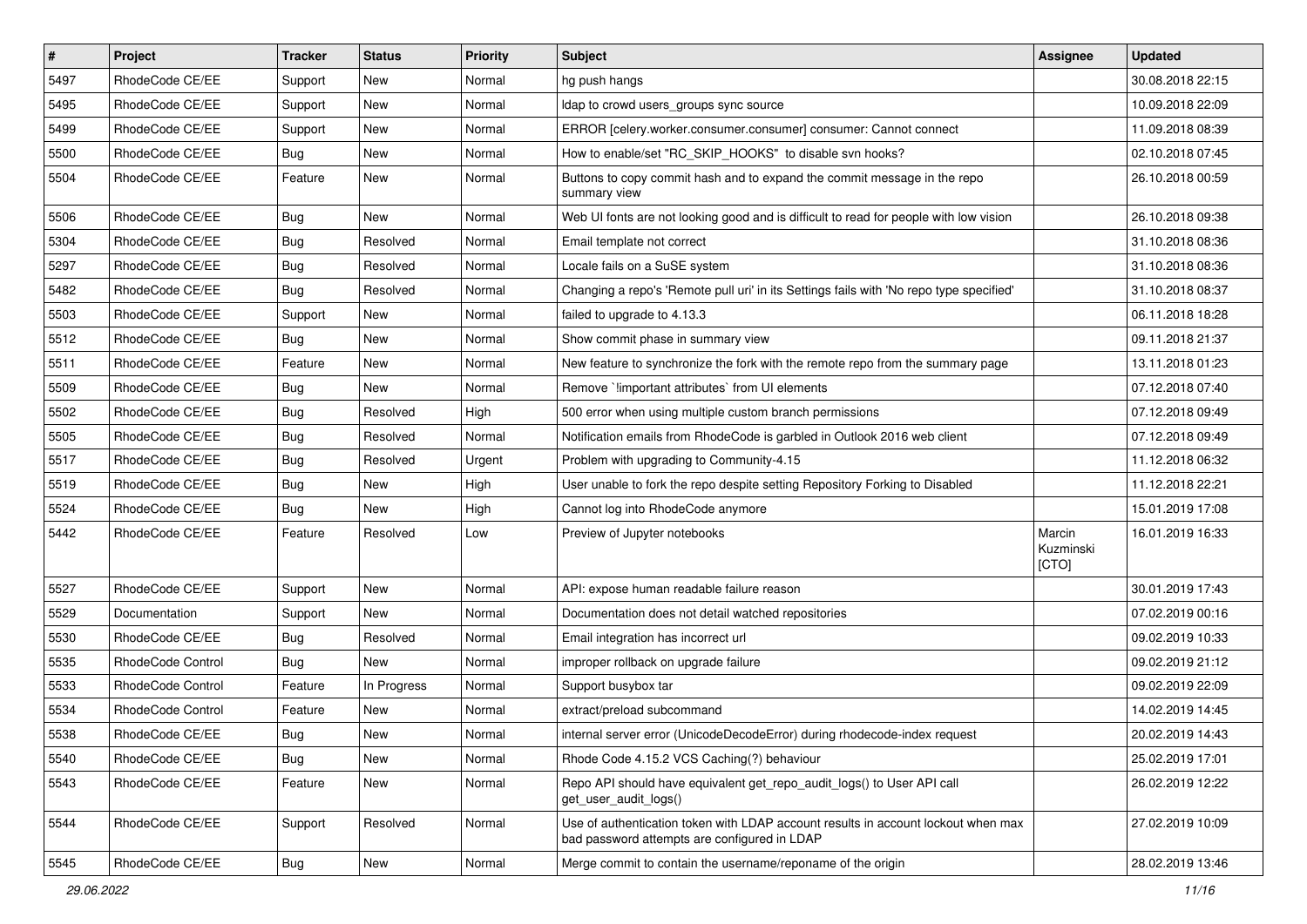| $\sharp$ | Project           | <b>Tracker</b> | <b>Status</b> | Priority | <b>Subject</b>                                                                                                    | <b>Assignee</b>    | <b>Updated</b>   |
|----------|-------------------|----------------|---------------|----------|-------------------------------------------------------------------------------------------------------------------|--------------------|------------------|
| 5515     | RhodeCode CE/EE   | <b>Bug</b>     | Resolved      | Normal   | PR default reviewer is incorrect                                                                                  |                    | 28.02.2019 13:52 |
| 5521     | RhodeCode CE/EE   | Bug            | Resolved      | Normal   | Proxing SVN http requests does not work when using prefix for rhodecode.                                          |                    | 28.02.2019 13:52 |
| 5522     | RhodeCode CE/EE   | <b>Bug</b>     | Resolved      | Low      | vcsserver fails when url contains extra "/"                                                                       |                    | 28.02.2019 13:52 |
| 5520     | RhodeCode CE/EE   | Feature        | Resolved      | Normal   | Show the head commits shas when the merge is prevented due to multiple heads                                      |                    | 28.02.2019 13:52 |
| 5490     | RhodeCode CE/EE   | Bug            | Resolved      | Normal   | Changes to repo group permissions via API are not audit logged                                                    |                    | 28.02.2019 13:52 |
| 5528     | RhodeCode CE/EE   | Bug            | Resolved      | High     | Empty Unicode file causes the PR to return HTTP 500                                                               |                    | 28.02.2019 13:52 |
| 5537     | RhodeCode CE/EE   | Task           | Resolved      | Normal   | Add owner to create pull request API                                                                              |                    | 28.02.2019 13:52 |
| 5536     | RhodeCode CE/EE   | Feature        | Resolved      | Low      | Ability to disable server-side SSH key generation                                                                 |                    | 28.02.2019 13:52 |
| 5547     | RhodeCode CE/EE   | Bug            | New           | Normal   | UI not consistent between Firefox and Chrome                                                                      |                    | 01.03.2019 23:35 |
| 5546     | RhodeCode CE/EE   | Support        | Resolved      | Normal   | experiments with mercurial 4.9                                                                                    |                    | 26.03.2019 09:23 |
| 5494     | RhodeCode CE/EE   | Bug            | <b>New</b>    | Normal   | rccontrol's python package management causes slow VCS SSH                                                         |                    | 02.04.2019 11:56 |
| 5395     | RhodeCode CE/EE   | Support        | Resolved      | Normal   | Svn protocols and performance                                                                                     |                    | 04.04.2019 18:08 |
| 5550     | RhodeCode CE/EE   | Bug            | <b>New</b>    | Normal   | 500 Internal Server Error   The server has either erred or is incapable of performing<br>the requested operation. |                    | 18.04.2019 17:12 |
| 5551     | Documentation     | Bug            | <b>New</b>    | Normal   | Mention LargeFile and LFS in the Backup page                                                                      |                    | 21.04.2019 20:58 |
| 5552     | RhodeCode CE/EE   | Feature        | New           | High     | PR dependency across repos                                                                                        |                    | 22.06.2019 01:15 |
| 5559     | RhodeCode CE/EE   | Bug            | <b>New</b>    | Normal   | Timezone handling issue on repos list                                                                             |                    | 07.07.2019 22:19 |
| 5513     | RhodeCode CE/EE   | Bug            | Resolved      | High     | Gist: GitHub flavoured markdown gist creation fails                                                               |                    | 07.07.2019 22:21 |
| 5548     | RhodeCode CE/EE   | Feature        | <b>New</b>    | Normal   | Initial Search API                                                                                                | Peter Colledge     | 07.07.2019 22:21 |
| 5399     | RhodeCode CE/EE   | Bug            | In Progress   | High     | Issues with Git LFS integration                                                                                   |                    | 07.07.2019 22:21 |
| 5558     | RhodeCode CE/EE   | Bug            | Resolved      | Low      | Commit compare window covers text                                                                                 |                    | 08.07.2019 18:12 |
| 5553     | RhodeCode CE/EE   | Bug            | New           | Normal   | Exceptions Tracker - Exception ID: 140095575901360 after upgrade to the lastes<br>version                         | Thierry<br>Wynsdau | 10.07.2019 10:33 |
| 5507     | RhodeCode CE/EE   | Bug            | Resolved      | Normal   | Markdown rendering needs improvement                                                                              |                    | 15.08.2019 15:40 |
| 5570     | RhodeCode CE/EE   | Bug            | New           | Normal   | Remap repositories always fail in RhodeCode community                                                             |                    | 04.10.2019 14:50 |
| 5571     | RhodeCode CE/EE   | Bug            | Resolved      | Normal   | redmine does not work with firefox any more                                                                       |                    | 25.10.2019 12:38 |
| 5557     | RhodeCode CE/EE   | Bug            | Resolved      | Normal   | Consider removing slashes from the RSS feed names                                                                 |                    | 31.10.2019 19:54 |
| 5541     | RhodeCode CE/EE   | Support        | New           | Normal   | <b>SVN Settings: Repository Patterns</b>                                                                          |                    | 16.12.2019 15:35 |
| 5200     | RhodeCode CE/EE   | Task           | New           | Normal   | investigate search improvements                                                                                   |                    | 16.12.2019 16:04 |
| 5556     | RhodeCode CE/EE   | Bug            | New           | Normal   | After upgrade RhodeCode Enterprise, pull request via API adds repo owner as<br>default reviewer                   |                    | 01.01.2020 13:09 |
| 5582     | RhodeCode Control | Feature        | New           | Normal   | Add the version number of a PR in the HTTP API                                                                    |                    | 15.01.2020 10:45 |
| 5573     | RhodeCode CE/EE   | Bug            | Resolved      | Normal   | Wrong notification Base Url for Email-Integrations                                                                |                    | 16.01.2020 08:53 |
| 5567     | RhodeCode CE/EE   | Bug            | Resolved      | High     | Error after PR was updated                                                                                        |                    | 20.01.2020 10:04 |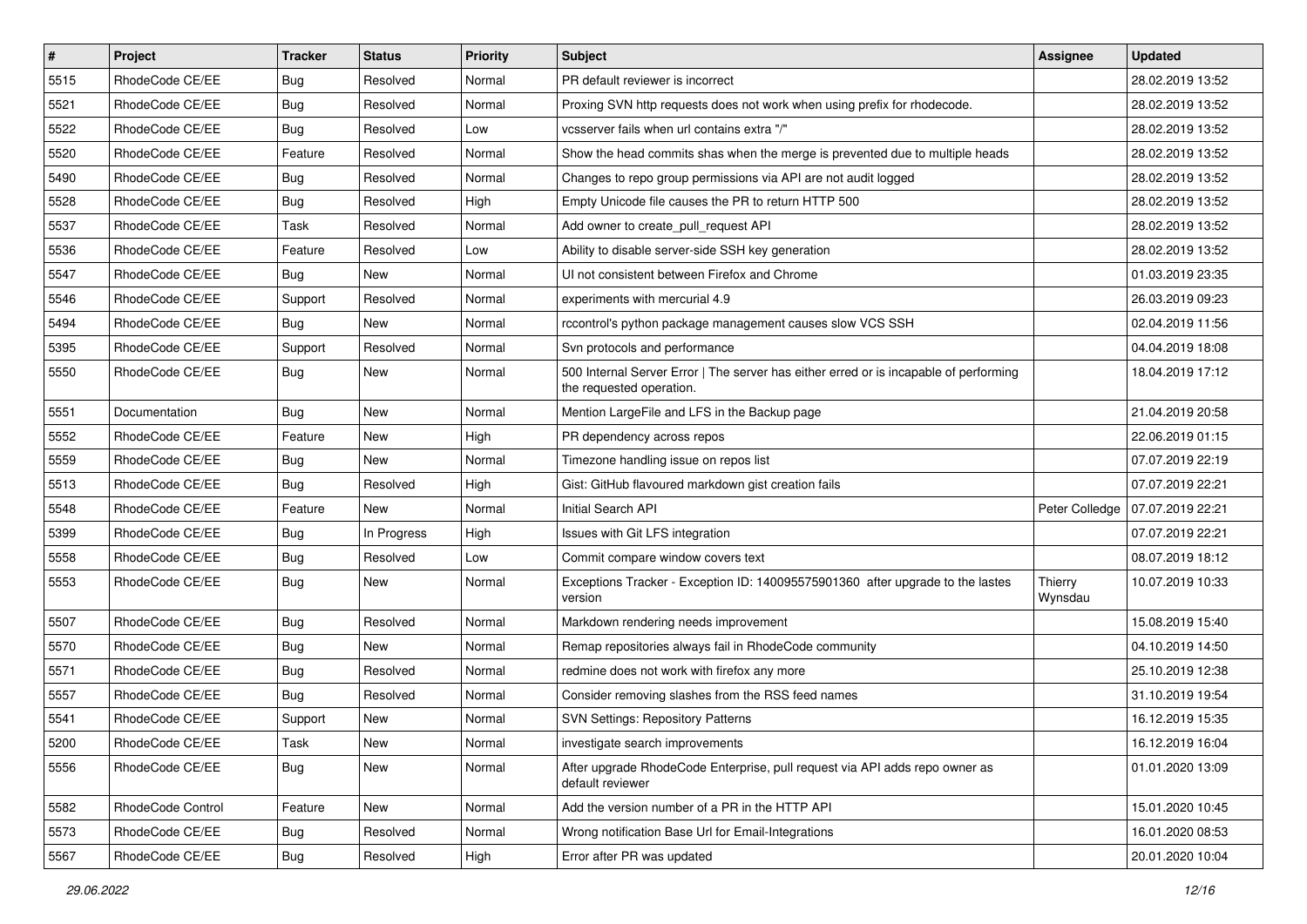| $\vert$ # | Project         | <b>Tracker</b> | <b>Status</b> | <b>Priority</b> | Subject                                                                                        | <b>Assignee</b>              | <b>Updated</b>                    |
|-----------|-----------------|----------------|---------------|-----------------|------------------------------------------------------------------------------------------------|------------------------------|-----------------------------------|
| 5575      | RhodeCode CE/EE | Bug            | Resolved      | Low             | Filtering username containing '-' does not work in Admin audit log panel                       |                              | 20.01.2020 10:04                  |
| 5579      | RhodeCode CE/EE | Bug            | Resolved      | Normal          | JS bug when a commit message can be parsed as a number                                         | Daniel D                     | 20.01.2020 10:04                  |
| 5569      | RhodeCode CE/EE | Bug            | Resolved      | Normal          | SshWrapper error                                                                               |                              | 21.01.2020 02:02                  |
| 5554      | RhodeCode CE/EE | Support        | Resolved      | Normal          | How to increase number of commits shown in pagination on dashboard and<br>changelog            |                              | 21.01.2020 02:08                  |
| 5272      | RhodeCode CE/EE | Feature        | Resolved      | Normal          | Pull Request checklist                                                                         |                              | 21.01.2020 02:09                  |
| 5368      | RhodeCode CE/EE | Feature        | Resolved      | Normal          | Mercurial: Close branch before merging it                                                      |                              | Mathieu Cantin   21.01.2020 02:11 |
| 5518      | RhodeCode CE/EE | Bug            | Resolved      | Normal          | Zero-sized files in /rhodecode/config/rcextensions/examples                                    |                              | 21.01.2020 02:18                  |
| 5469      | RhodeCode CE/EE | Feature        | Resolved      | Normal          | elastisearch > 2.x not supported?                                                              |                              | 21.01.2020 02:19                  |
| 5229      | RhodeCode CE/EE | Task           | Resolved      | Normal          | add support for https://clipboardjs.com/                                                       |                              | 21.01.2020 02:19                  |
| 4155      | RhodeCode CE/EE | Bug            | Resolved      | Low             | Date of Last Change is not displayed correctly                                                 | Marcin<br>Kuzminski<br>[CTO] | 21.01.2020 02:20                  |
| 5584      | RhodeCode CE/EE | Feature        | <b>New</b>    | Normal          | "update pull request link" message on vcs client                                               |                              | 23.01.2020 10:32                  |
| 5588      | RhodeCode CE/EE | Bug            | <b>New</b>    | Normal          | wrong rendering of issue tracker pattern                                                       |                              | 29.01.2020 11:24                  |
| 5581      | RhodeCode CE/EE | Feature        | Resolved      | Normal          | expose `send_email` option in the HTTP API, for `comment_commit` and<br>`comment_pull_request` | Daniel D                     | 29.01.2020 11:46                  |
| 5586      | RhodeCode CE/EE | Feature        | <b>New</b>    | Normal          | @mention should be a link                                                                      |                              | 29.01.2020 11:46                  |
| 5587      | RhodeCode CE/EE | Bug            | Resolved      | Normal          | Broken metatags in 4.18.1                                                                      | <b>Marcin Lulek</b>          | 29.01.2020 11:46                  |
| 5591      | Documentation   | Support        | <b>New</b>    | Normal          | documentation typo                                                                             |                              | 04.02.2020 19:43                  |
| 5576      | RhodeCode CE/EE | Bug            | Resolved      | High            | Hosting many repositories                                                                      | Craig Fairhurst              | 12.02.2020 12:55                  |
| 5593      | RhodeCode CE/EE | Support        | New           | Normal          | SSH connections                                                                                |                              | 17.02.2020 16:18                  |
| 3981      | RhodeCode CE/EE | Feature        | Resolved      | Normal          | Add cloud hosting like Gitlab, GitHub                                                          |                              | 02.03.2020 09:14                  |
| 5595      | RhodeCode CE/EE | Feature        | New           | Normal          | Group code review mail notification                                                            |                              | 03.03.2020 10:17                  |
| 5598      | Documentation   | Bug            | <b>New</b>    | Low             | Typo in force delete command                                                                   |                              | 19.03.2020 20:10                  |
| 5585      | RhodeCode CE/EE | Feature        | Resolved      | Normal          | Minimize downtime on rccontrol upgrade                                                         |                              | 27.03.2020 09:45                  |
| 5603      | RhodeCode CE/EE | Feature        | Resolved      | Normal          | Code search - highlight matching search terms                                                  |                              | 30.03.2020 11:16                  |
| 5604      | RhodeCode CE/EE | Bug            | Resolved      | High            | Search error on second result page                                                             | Daniel D                     | 30.03.2020 16:01                  |
| 5602      | RhodeCode CE/EE | Feature        | Resolved      | Normal          | Copy full path only copies partial                                                             | Daniel D                     | 30.03.2020 16:04                  |
| 5605      | RhodeCode CE/EE | Bug            | Resolved      | Normal          | Cannot set subversion compatibility to 1.10                                                    |                              | 30.03.2020 17:27                  |
| 5608      | RhodeCode CE/EE | Bug            | Resolved      | High            | svn+ssh user set incorrectly                                                                   | Daniel D                     | 31.03.2020 18:21                  |
| 5609      | RhodeCode CE/EE | Support        | Resolved      | Normal          | Change git diff algorithm                                                                      |                              | 31.03.2020 22:08                  |
| 5599      | RhodeCode CE/EE | <b>Bug</b>     | Resolved      | Normal          | SVN navigation to trunk fails                                                                  | Daniel D                     | 04.04.2020 11:21                  |
| 5606      | RhodeCode CE/EE | Bug            | Resolved      | High            | SVN + ssh subdirectory failure                                                                 | Daniel D                     | 09.04.2020 03:29                  |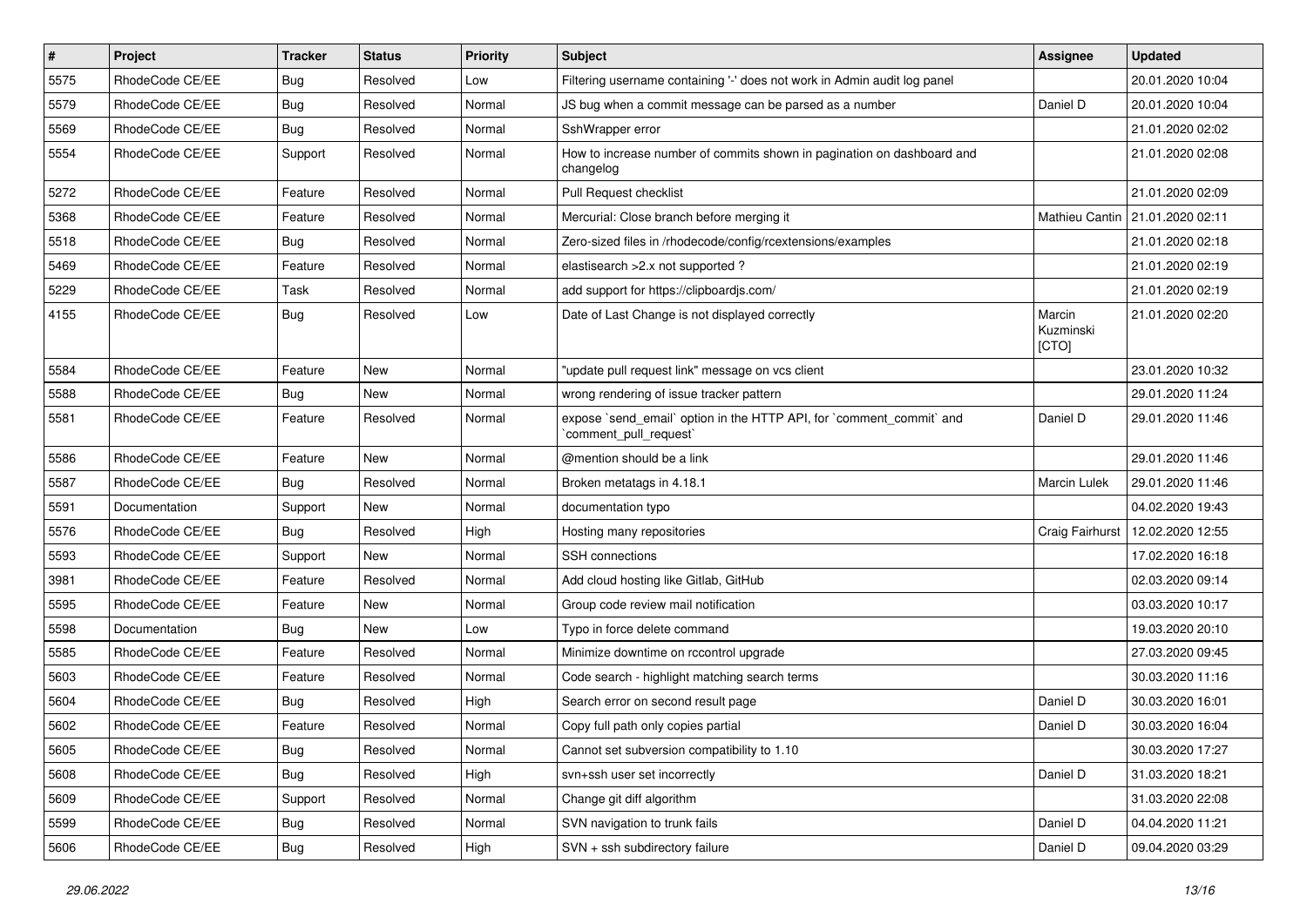| $\vert$ # | Project         | Tracker    | <b>Status</b> | <b>Priority</b> | <b>Subject</b>                                                                                           | Assignee           | <b>Updated</b>   |
|-----------|-----------------|------------|---------------|-----------------|----------------------------------------------------------------------------------------------------------|--------------------|------------------|
| 5596      | RhodeCode CE/EE | Bug        | Resolved      | Normal          | Pull Request duplicated after description edit                                                           |                    | 14.04.2020 13:28 |
| 5583      | RhodeCode CE/EE | Feature    | Resolved      | Normal          | rcextensions hook for pull request comment                                                               |                    | 23.04.2020 13:42 |
| 5614      | RhodeCode CE/EE | Feature    | Resolved      | Normal          | Show context function name in hg diffs                                                                   |                    | 23.04.2020 13:43 |
| 5615      | RhodeCode CE/EE | Feature    | Resolved      | Normal          | Misleading message in PR diff view "File was deleted in this version"                                    | Daniel D           | 23.04.2020 17:40 |
| 5617      | RhodeCode CE/EE | Feature    | New           | Normal          | Allow PRs to non-head bookmarks                                                                          |                    | 20.05.2020 12:25 |
| 5561      | RhodeCode CE/EE | <b>Bug</b> | Resolved      | Normal          | PR diff doesn't update when target changes                                                               |                    | 21.05.2020 11:53 |
| 5618      | RhodeCode CE/EE | Support    | New           | Normal          | Getting HTTP 502 Bad Gateway when trying to push (or clone) on a slow network                            |                    | 27.05.2020 21:56 |
| 5594      | RhodeCode CE/EE | <b>Bug</b> | Resolved      | Normal          | Credentials in Repository Settings for Pull requests are exposed                                         |                    | 28.05.2020 20:25 |
| 5555      | RhodeCode CE/EE | Bug        | Resolved      | Normal          | Making Repository Public does not update the Default User Permissions                                    |                    | 28.05.2020 20:26 |
| 5516      | RhodeCode CE/EE | Support    | Resolved      | High            | Cannot log into RhodeCode                                                                                | Thierry<br>Wynsdau | 28.05.2020 20:28 |
| 5523      | RhodeCode CE/EE | Bug        | Resolved      | High            | user from AD is asked to change his password when logs in.                                               | Thierry<br>Wynsdau | 28.05.2020 20:28 |
| 5590      | RhodeCode CE/EE | <b>Bug</b> | New           | Normal          | Pull Request creation takes 2 minutes                                                                    |                    | 28.05.2020 20:48 |
| 5601      | RhodeCode CE/EE | Feature    | Resolved      | Normal          | Default navigation should be by branch name not commit id                                                |                    | 04.06.2020 23:51 |
| 5619      | RhodeCode CE/EE | <b>Bug</b> | Resolved      | Normal          | Setting Landing Commit to SVN Trunk results in Files tab hitting a 404                                   |                    | 04.06.2020 23:51 |
| 5620      | RhodeCode CE/EE | <b>Bug</b> | Resolved      | Normal          | Regression of mail rendering in Thunderbird                                                              |                    | 15.06.2020 16:45 |
| 5621      | RhodeCode CE/EE | Bug        | Resolved      | Urgent          | LDAP + User Groups authentication plugin not working after upgrade to $4.19.x$                           |                    | 15.06.2020 17:56 |
| 5624      | RhodeCode CE/EE | <b>Bug</b> | New           | Normal          | Timeout when trying to test SMTP email configuration                                                     |                    | 01.07.2020 20:01 |
| 5625      | Documentation   | <b>Bug</b> | New           | Normal          | Feedback on RhodeCode Full-text search docs                                                              |                    | 02.07.2020 19:22 |
| 5626      | RhodeCode CE/EE | <b>Bug</b> | New           | Normal          | Whoosh full-text indexing is fully indexing all repos, not recognizing forks                             |                    | 02.07.2020 19:24 |
| 5627      | Documentation   | Bug        | New           | Normal          | Immediate re-run of rhodecode-index throws warnings on some repos (and suggests<br>rebuild from scratch) |                    | 02.07.2020 19:41 |
| 5531      | RhodeCode Tools | Bug        | New           | Normal          | rhodecode-index: default cli opts overwrite given mapping file                                           |                    | 17.07.2020 17:36 |
| 5629      | RhodeCode CE/EE | <b>Bug</b> | New           | Normal          | Diff truncated on small files                                                                            |                    | 21.07.2020 08:58 |
| 5630      | RhodeCode CE/EE | Bug        | <b>New</b>    | Normal          | Inline comments do not follow the line of code                                                           |                    | 21.07.2020 11:25 |
| 5623      | RhodeCode CE/EE | <b>Bug</b> | Resolved      | Normal          | Credentials for remote repository URL leaking in Repository Header                                       |                    | 22.07.2020 00:47 |
| 5622      | RhodeCode CE/EE | Bug        | Resolved      | High            | Upgrade from 4.18.3 to 4.19.3 broke all PRs                                                              |                    | 28.07.2020 16:44 |
| 5574      | RhodeCode CE/EE | Feature    | Resolved      | Normal          | hg: Information for external hooks                                                                       |                    | 30.07.2020 15:40 |
| 5631      | RhodeCode CE/EE | Feature    | New           | Normal          | Change target of PR                                                                                      |                    | 31.07.2020 17:05 |
| 5632      | RhodeCode CE/EE | Bug        | New           | Normal          | Missing Parent Folder for Personal Repo lacks proper handling                                            |                    | 03.08.2020 07:56 |
| 5634      | RhodeCode CE/EE | <b>Bug</b> | Resolved      | Normal          | Quick Search Toolbar bugs out if pull request contains unicode double quote<br>character "               |                    | 12.10.2020 23:13 |
| 4183      | RhodeCode CE/EE | Feature    | Resolved      | Normal          | Different roles for PR reviewers                                                                         | Daniel D           | 12.10.2020 23:13 |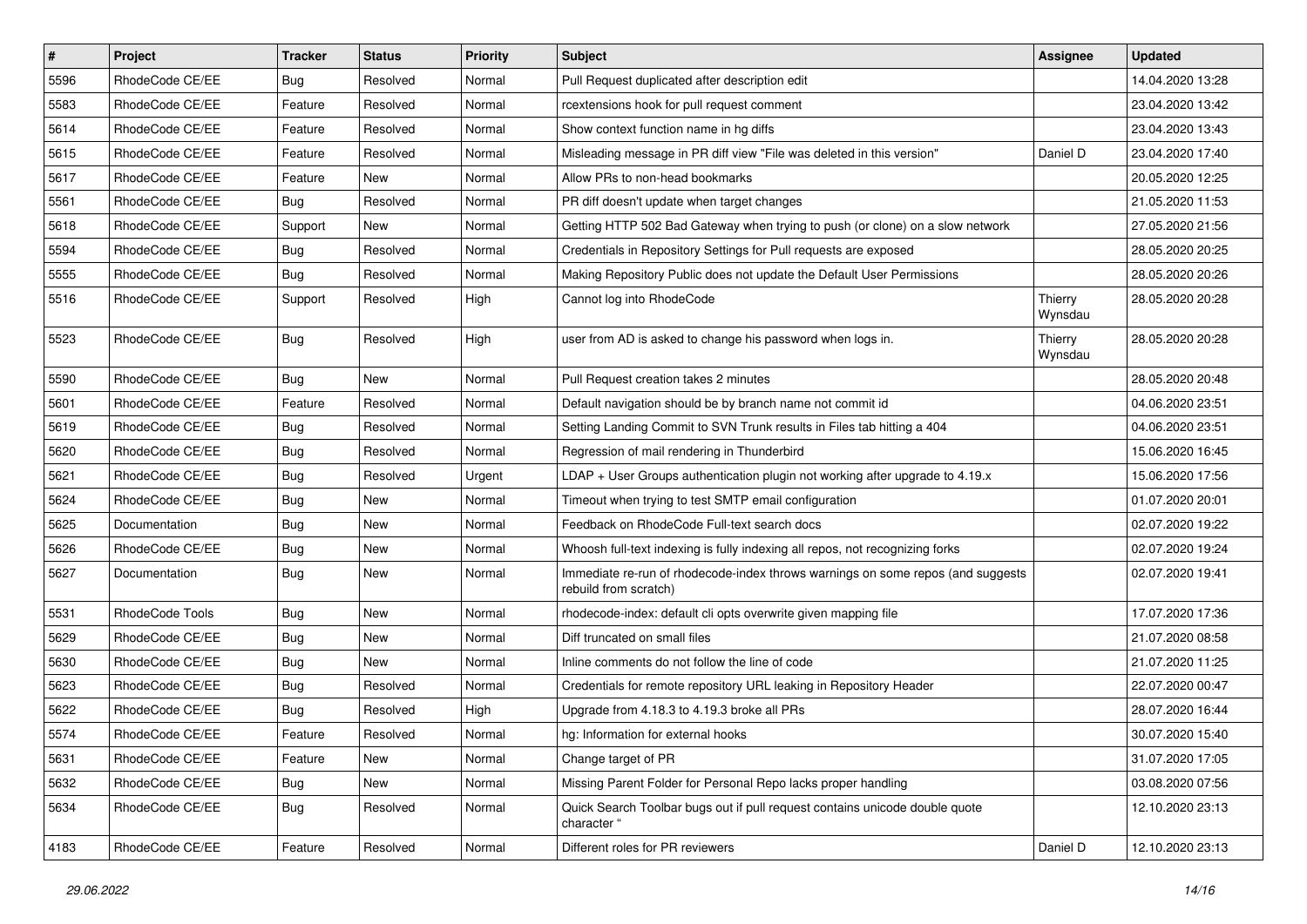| $\sharp$ | Project         | Tracker    | <b>Status</b> | <b>Priority</b> | Subject                                                                                                                              | Assignee                     | <b>Updated</b>   |
|----------|-----------------|------------|---------------|-----------------|--------------------------------------------------------------------------------------------------------------------------------------|------------------------------|------------------|
| 5633     | RhodeCode CE/EE | <b>Bug</b> | Resolved      | Normal          | Moderately large pull requests fail because inefficient use of reviewer_data_json<br>column in pull requests table                   |                              | 12.10.2020 23:13 |
| 5637     | RhodeCode CE/EE | Feature    | New           | Normal          | Clone URL templates - add per repository/namespace                                                                                   |                              | 29.10.2020 09:38 |
| 5639     | RhodeCode CE/EE | Support    | New           | High            | 500 Internal Server Error   The server has either erred  after importing Database<br>from backup                                     |                              | 22.11.2020 09:15 |
| 5641     | RhodeCode CE/EE | Feature    | <b>New</b>    | Normal          | "Add draft" / (x) button usability                                                                                                   |                              | 30.11.2020 20:53 |
| 5635     | RhodeCode CE/EE | Feature    | Resolved      | Normal          | Remember column sorted by of the "Pull Requests You Participate In" table                                                            |                              | 30.11.2020 22:30 |
| 5644     | RhodeCode CE/EE | Bug        | New           | Normal          | PR inks to comments not working if files are collapsed                                                                               |                              | 02.12.2020 10:42 |
| 5649     | RhodeCode CE/EE | <b>Bug</b> | New           | Normal          | test-file-upload                                                                                                                     |                              | 17.12.2020 23:08 |
| 5645     | RhodeCode CE/EE | <b>Bug</b> | <b>New</b>    | High            | Rhodecode returns 400 Bad request on huge mercurial repos                                                                            |                              | 18.12.2020 06:29 |
| 5600     | RhodeCode CE/EE | Feature    | New           | Normal          | Change default repository landing page                                                                                               |                              | 27.01.2021 01:04 |
| 5638     | RhodeCode CE/EE | Feature    | New           | Normal          | Add "Copy full url path" button                                                                                                      |                              | 05.02.2021 20:23 |
| 5653     | RhodeCode CE/EE | Feature    | New           | Normal          | Extend SSH clone to support cloning by repo id.                                                                                      | Marcin<br>Kuzminski<br>[CTO] | 17.02.2021 12:58 |
| 5654     | RhodeCode CE/EE | Bug        | New           | Normal          | Comment formatting broken when containing @ in a code block                                                                          |                              | 24.02.2021 12:10 |
| 4090     | RhodeCode CE/EE | <b>Bug</b> | Resolved      | Normal          | test ticket                                                                                                                          |                              | 09.03.2021 20:39 |
| 5657     | RhodeCode CE/EE | <b>Bug</b> | New           | Normal          | Error in maintenance page                                                                                                            |                              | 30.03.2021 15:09 |
| 5636     | RhodeCode CE/EE | <b>Bug</b> | Resolved      | High            | Remap and Rescan 500 Internal Server Error                                                                                           |                              | 30.04.2021 08:53 |
| 5643     | RhodeCode CE/EE | Feature    | Resolved      | Low             | jump to bottom of review                                                                                                             |                              | 30.04.2021 08:53 |
| 5642     | RhodeCode CE/EE | Feature    | Resolved      | Normal          | pull request version column in commit list                                                                                           |                              | 30.04.2021 08:53 |
| 5651     | RhodeCode CE/EE | Bug        | Resolved      | Normal          | Pull requests can get stuck if the diff is too large (it was created by mistake but we<br>can't open it to delete it)                |                              | 30.04.2021 08:53 |
| 5652     | RhodeCode CE/EE | Bug        | Resolved      | Normal          | Pull Requests: when title and descriptions contains character [] {} and () index out of<br>bound when attempting to comment/approve. |                              | 30.04.2021 08:53 |
| 5656     | RhodeCode CE/EE | <b>Bug</b> | Resolved      | Normal          | Error for branch permission page                                                                                                     |                              | 30.04.2021 08:53 |
| 5560     | RhodeCode CE/EE | <b>Bug</b> | Resolved      | High            | Check all permission API function to flush caches for auth perms                                                                     |                              | 08.06.2021 23:56 |
| 5655     | RhodeCode CE/EE | Bug        | Resolved      | Normal          | New public gist's id is always auto generated                                                                                        |                              | 01.07.2021 12:06 |
| 5664     | RhodeCode CE/EE | <b>Bug</b> | New           | Normal          | Regression: When assigning permissions, cannot see own group in auto-complete<br>without special conditions                          |                              | 29.07.2021 10:49 |
| 5510     | RhodeCode CE/EE | Bug        | New           | High            | AssertionError: unexpected parameters: user_agent & hook_type                                                                        |                              | 31.07.2021 11:14 |
| 5434     | RhodeCode CE/EE | <b>Bug</b> | Resolved      | Immediate       | Locale problem                                                                                                                       |                              | 01.10.2021 09:51 |
| 5669     | RhodeCode CE/EE | Bug        | Resolved      | Normal          | Mercurial commit messages doesn't show cyrillic symbols                                                                              |                              | 01.10.2021 10:39 |
| 5610     | RhodeCode CE/EE | Bug        | Resolved      | Normal          | Files navigation looses the at= <name> marker</name>                                                                                 | Daniel D                     | 03.10.2021 23:23 |
| 5611     | RhodeCode CE/EE | Feature    | Resolved      | Normal          | Add information "is the pull request up to date?" in the PR page                                                                     |                              | 03.10.2021 23:24 |